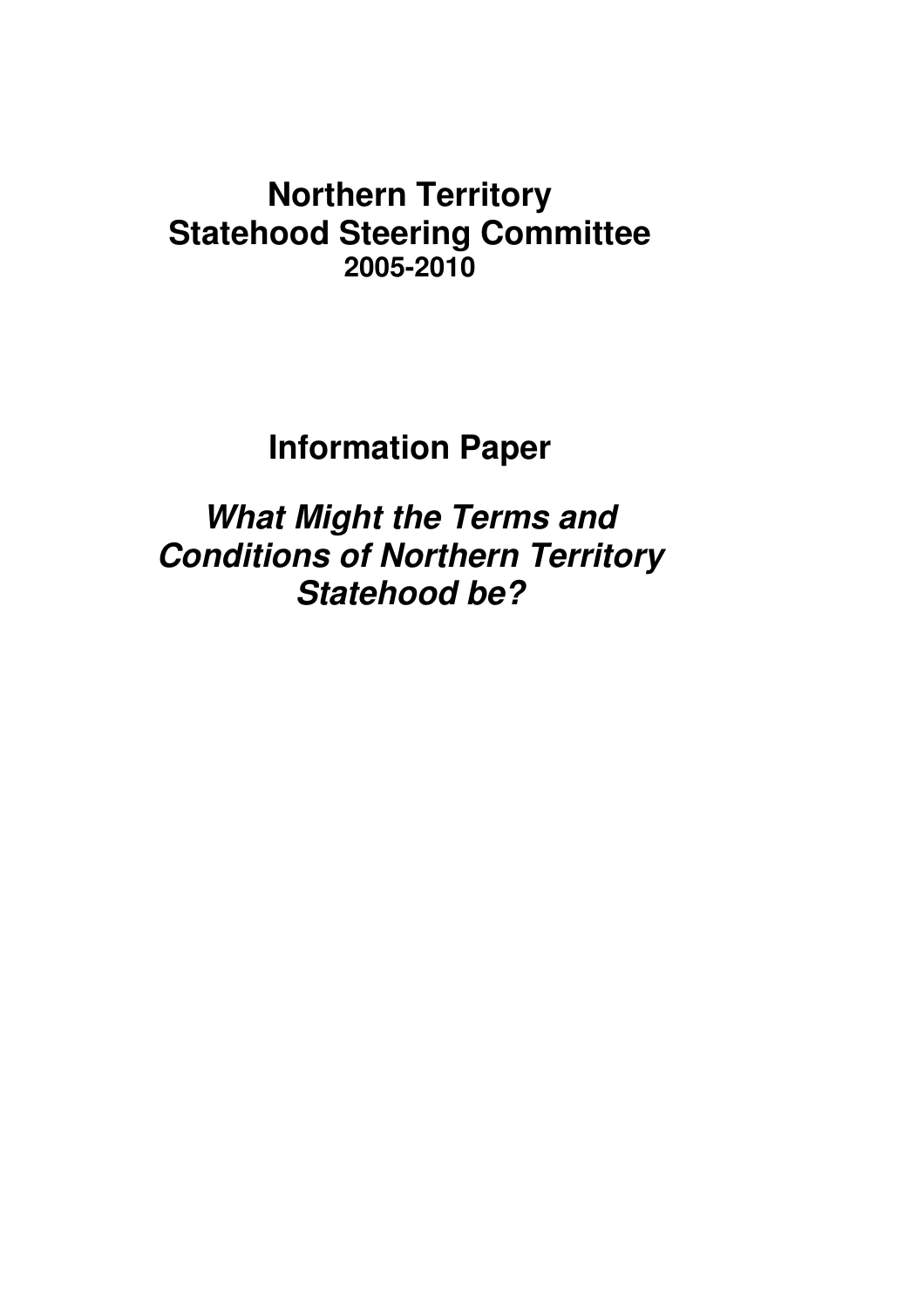### **Northern Territory Statehood Steering Committee**

#### **Members**

Hon Jane Aagaard MLA (Chairman) Fran Kilgariff (Co Chair) Kezia Purick MLA Marion Scrymgour MLA Daniel Bourchier Luke Bowen Kathleen Chong-Fong Wayne Connop Brian Martin AO MBE Jenny Medwell OAM Irene Nangala Harry Nelson Sean Parnell Jamey Robertson Bronwyn Russell Maurie Ryan Japarta Peter Schaefer Matthew Storey Margaret Vigants Bob Wade Ray Wooldridge Wali Wunungmurra

#### **Former Members**

Sue Bradley AM (Co Chair until March 2008) Pete Davies (2005 -2009) Kim Hill (2005 -2006) Stuart Kenny (2005 -2009) Hon Malarndirri McCarthy MLA (Chairman 2006 -2009) Elliot McAdam MLA (Chairman 2005 -2006) Terry Mills MLA (2008-09) Geoff Shaw AM (2005 -2006) Galurrwuy Yunupingu AM (2005) Loraine Braham MLA  $(2005 - 2008)$ Michael Gunner MLA (2009-2010)

#### **Committee Officers**

Community Liaison<br>
Roadshow Forum Logistics

Matthew James Roadshow Forum Logistics<br>Administration

Secretary Michael Tatham BA LLB LLM<br>Program Manager Dennis Meehan BA Dip Ed M Dennis Meehan BA Dip Ed M Ed **Tanya Hardy** Legal Adviser Michael Grant QC Solicitor General

© Copyright Northern Territory Legislative Assembly

**Northern Territory Statehood Steering Committee GPO Box 3721 Darwin 0801 Telephone 1800 237 909 Email** statehood@nt.gov.au **Website** www.ntstate7.com.au

This document is available in PDF format on the Statehood Steering Committee website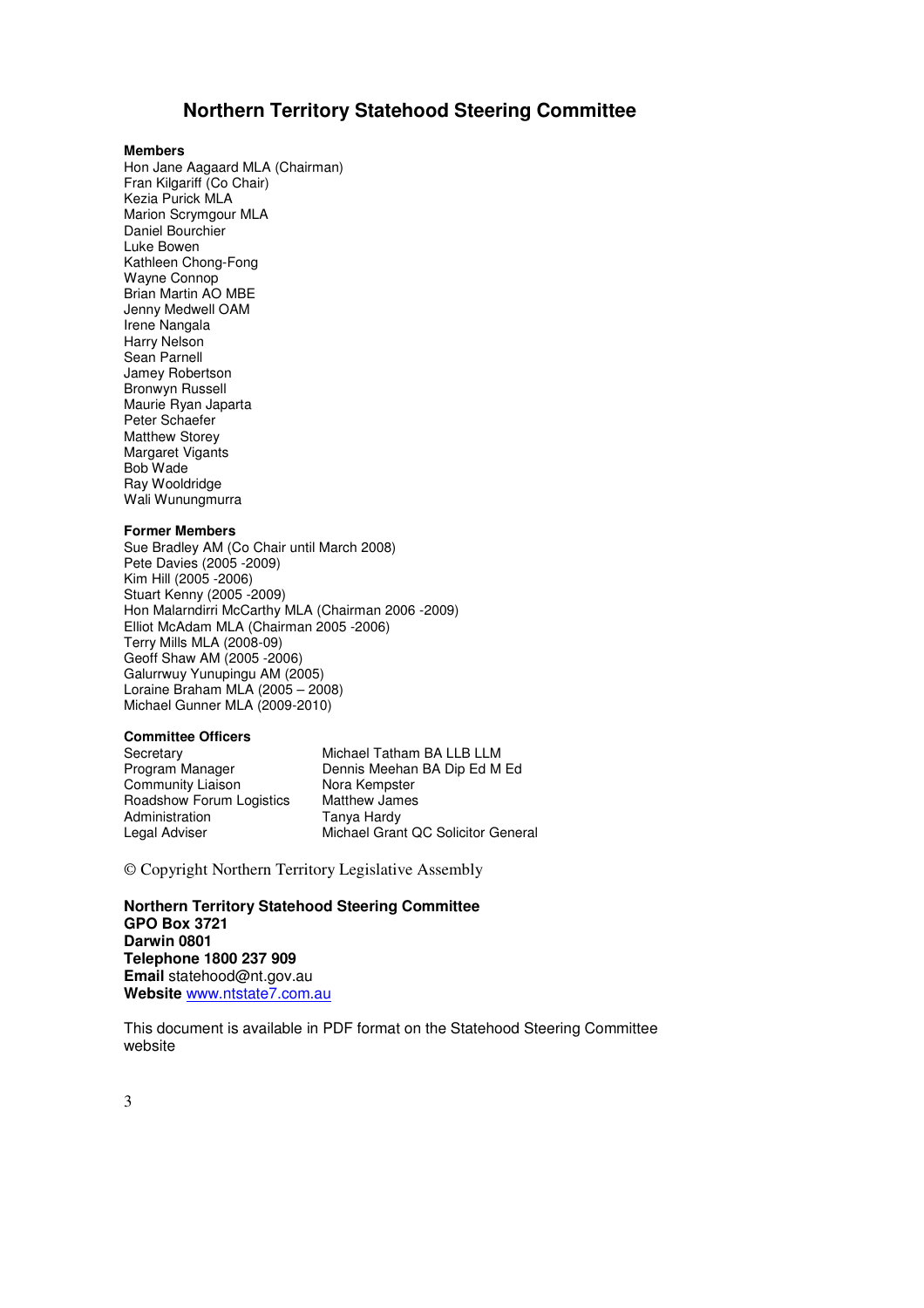### **Statehood Steering Committee Information Paper: the Terms and Conditions of Northern Territory Statehood**

# **PART ONE**

**Background** 

- 1. s.121 The Australian Constitution
- 2. The Limitations of Self Government s.35 and s50A of the Self Government Act; & the Commonwealth's Intervention of June 21 2007
- 3. 1996 Working Group
- 4. 1998 Statements by the Minister for Territories
- 5. The 1998 Statehood Referendum
- 6. Statehood Steering Committee Submission to Northern Territory Government August 2006
- 7. Statehood Steering Committee Submission to Commonwealth Committee and Commonwealth Committee Report 2006/2007
- 8. The Minister for Statehood's Meeting with the Commonwealth Attorney General, February 2007

## **PART TWO**

Discussion Topics

- 1. 'New Federalism'
- 2. The Demise of the States?
- 3. Commonwealth Interventions in States
- 4. Commonwealth Interventions in Self Governing Territories
- 5. Land Matters in the Northern Territory
- 6. National Parks in the Northern Territory
- 7. Minerals in the Northern Territory
- 8. Industrial Relations in the Northern Territory
- 9. Other Existing Limitations under the Self Government Act
- 10. Representation in the Australian Parliament

# **PART THREE**

Having a Say

- 1. A Statehood Referendum
- 2. The Commonwealth Decision Makers
- 3. The Existing States
- 4. A Council of Australian Governments (COAG) process
- 5. Territorians' Views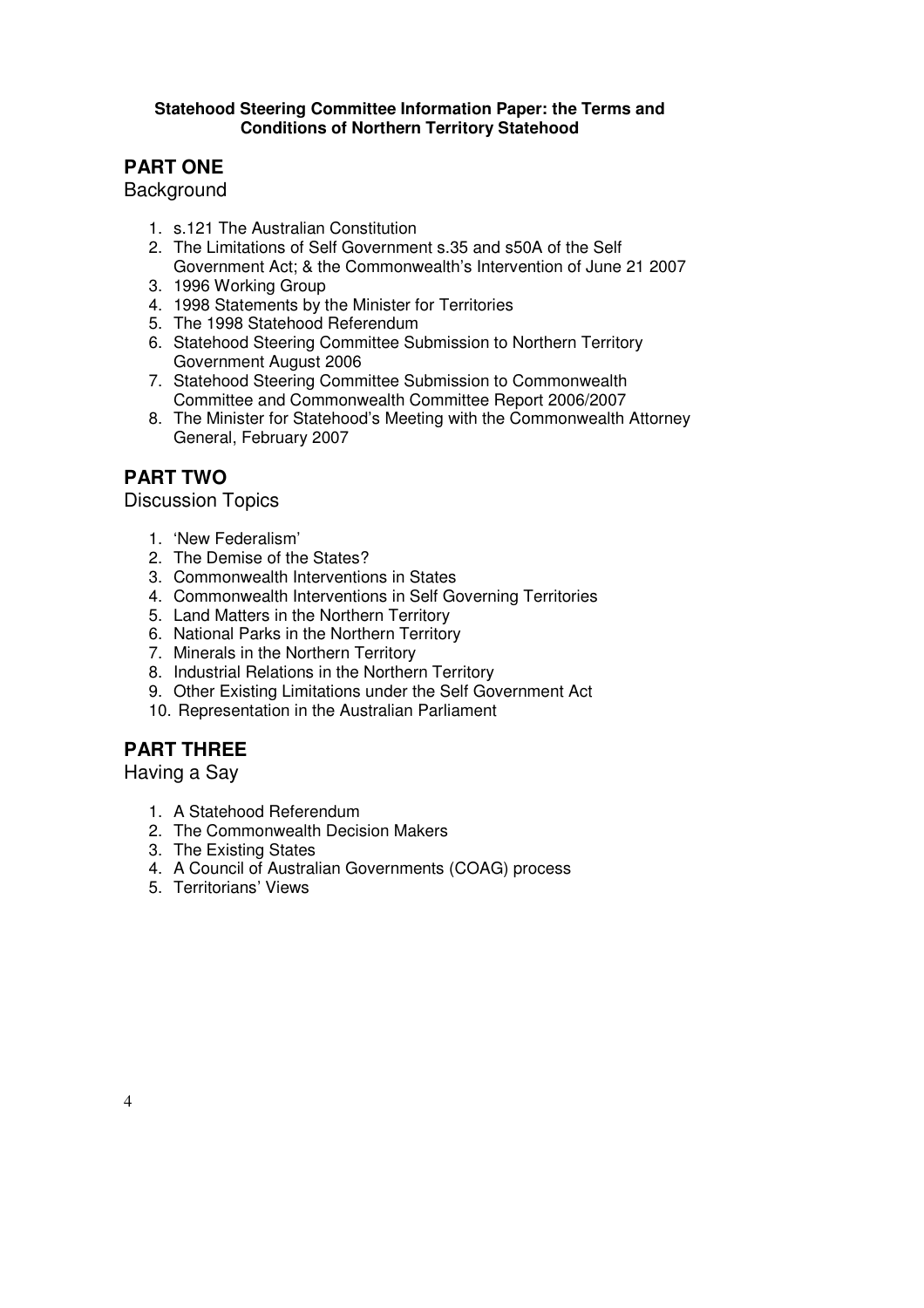### **INTRODUCTION**

Under its Terms of Reference, the Northern Territory Statehood Steering Committee must provide advice and assistance to the Legislative Assembly Standing Committee on Legal and Constitutional Affairs on matters concerning the Northern Territory's constitutional development and develop strategies and programs for educating the community<sup>1</sup>. The Statehood Steering Committee has no role in direct negotiations or discussions with the Commonwealth Government about the Northern Territory becoming a State.

The Statehood Steering Committee (SSC) conducted its final meeting on 6 December 2010 where the Committee decided to release this Information Paper to inform discussion for the next phase of the Statehood Program.

During the life of the Committee, from 2005 to 2010, the Committee delivered a range of information and education programs across the community. These programs covered many of the issues outlined in this Paper. During 2010 the Committee undertook a program of 50 public information and listening forums called NT 2011 Towards State 7.

This Paper is aimed at promoting community consideration of the kind of State the Northern Territory may become and the role the Commonwealth Parliament and Government has in deciding that.

As part of the SSC's consultation and education program, the Committee understands that people in the Northern Territory may have a limited understanding of the terms and conditions of Statehood.

This is because no government has ever said what these terms and conditions will be.

Will we be an equal State?

Will we have the same level of representation in the Commonwealth as the existing States?

These are questions many people want answered before they decide if they want the Northern Territory to become a State.

 1 Terms of Reference Northern Territory Statehood Steering Committee 17 August 2004 as amended 24 March 2005 and 30 November 2006 Clause 3.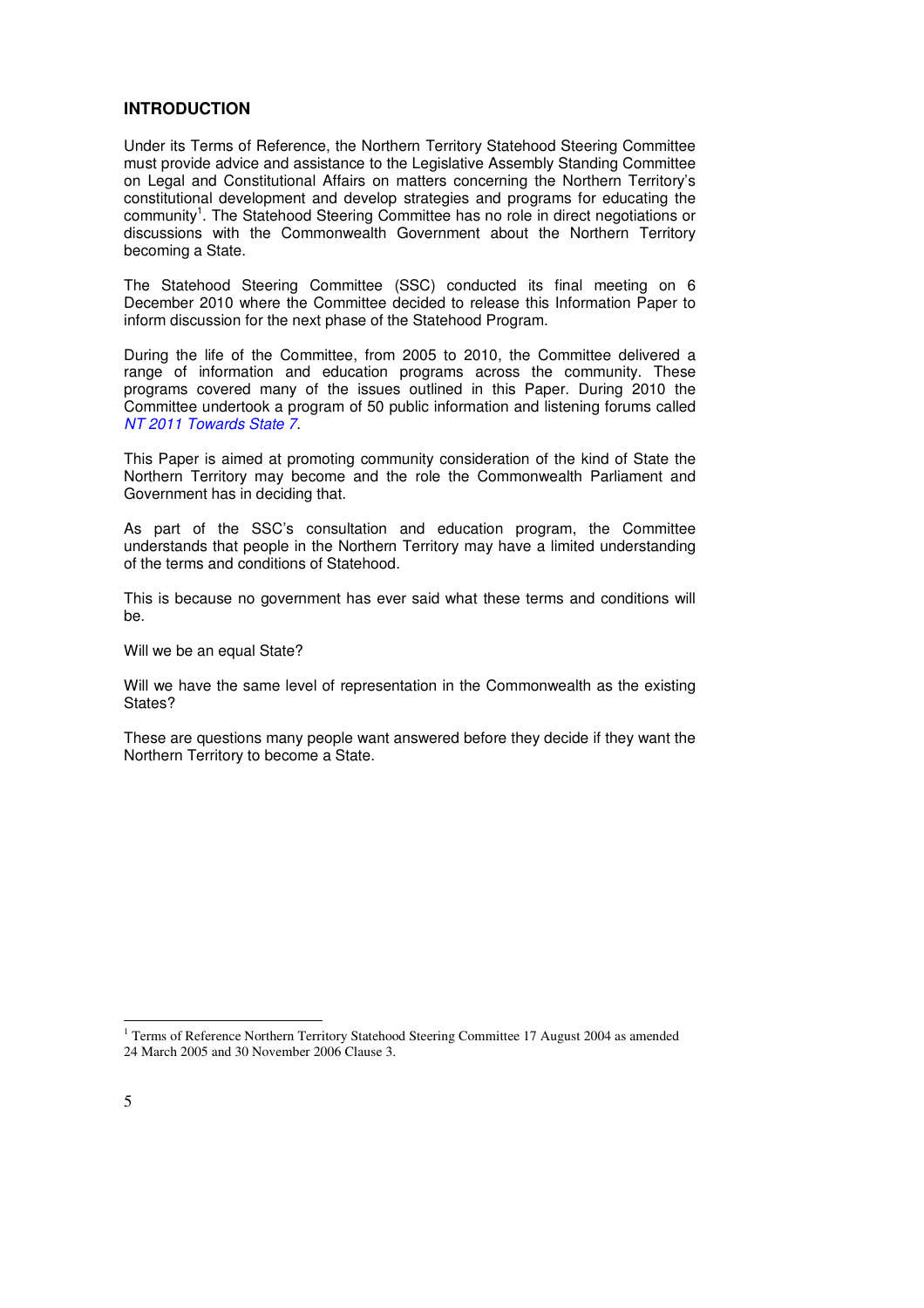# **PART ONE - Background**

### **1. S.121 of the Australian Constitution**

New States may be admitted or established under s.121 of the Australian Constitution or by using s.128 of the Australian Constitution to hold a national referendum.

#### Section 121:

The Parliament may admit to the Commonwealth or establish new States, and may upon such admission or establishment make or impose such terms and conditions, including the extent of representation in either House of the Parliament as it thinks fit.

The section gives the Commonwealth a very broad power using ordinary legislation passed by both houses of the Australian Parliament to create or admit a new State and decide the terms and conditions upon which that new State may be permitted to be part of the Australian Federation as it 'thinks fit'.

The Statehood Steering Committee took the view that s.121 is the best approach for the Northern Territory to attain Statehood<sup>2</sup>.

Section 121 requires an Act of the Commonwealth Parliament. The alternative is a nation-wide referendum. Section 128 of the Australian Constitution would require a national referendum with a majority of electors in a majority of states agreeing to the proposal with the added complication of a necessary majority in any state that would have its own representation levels in the Commonwealth Parliament impacted upon due to Northern Territory Statehood<sup>3</sup>.

The question remains untested as to whether using s.121 would allow the Commonwealth to reserve (or keep) powers to itself that in the current constitutional arrangements belong to the Original States.

Plainly speaking we need to ask: Can the Commonwealth make the Northern Territory an 'unequal state'?

This section looks at the issue of the representation in either House of the Australian Parliament (also referred to as the Commonwealth Parliament).

There has been previous Territory discussion concerning the meaning and interpretation of s.121, but the only way to really test s.121 will be to create or admit a new State. It is feasible (whether likely or not) for the Commonwealth Parliament to create or admit a State with the only terms and conditions being that the new State has the exact same powers and status as an Original State<sup>4</sup>.

It is anticipated however, that the Commonwealth may want to set some terms and conditions that make the Northern Territory different from the Original States, yet

 $2$  Submission to the Northern Territory Government May 2006.

<sup>&</sup>lt;sup>3</sup> Likely as a result of the operation of s.24 of the Australian Constitution.

<sup>&</sup>lt;sup>4</sup> Creation or admission is covered in detail in Australia's Seventh State by Peter Loveday & Peter McNabb 1988. It is generally considered the Northern Territory will be admitted as a new State rather than established (created) by the Commonwealth.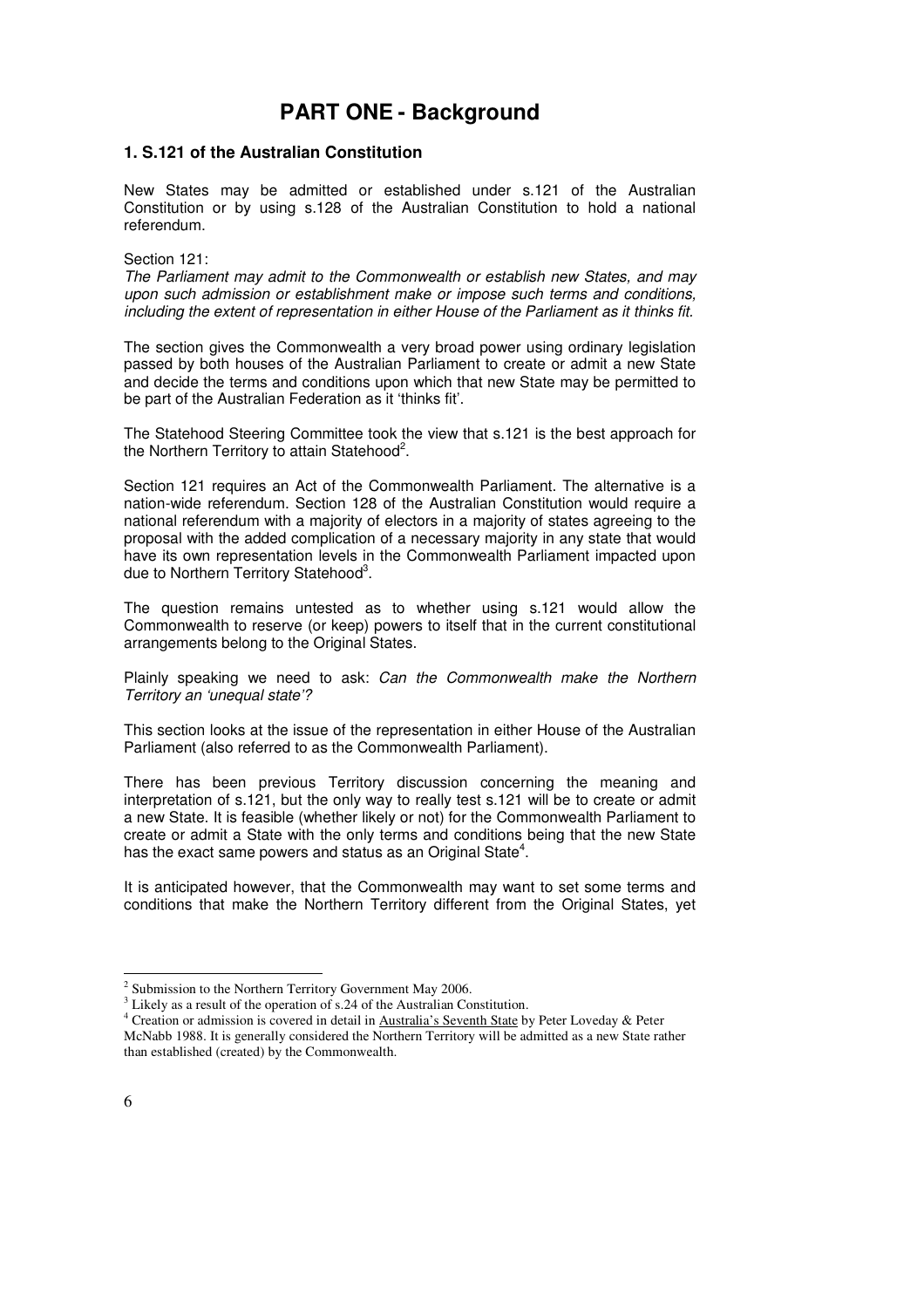despite some previous requests, no detail has ever been provided by the Commonwealth.

The previous Sessional Committee of the Northern Territory Legislative Assembly<sup>6</sup> identified two concurrent courses of action for a grant of Statehood to the Northern Territory.

The first was the preparation and adoption by Territorians of a Constitution for the new State and the second was the negotiation of a Memorandum of Understanding between the Territory Government and the Commonwealth Government on the terms and conditions of the new State. The second part remains incomplete, however the first part will commence during 2011 under the stewardship of the Legislative Assembly Standing Committee on Legal and Constitutional Affairs' Constitutional Convention Organising Committee.

It was the role of the Statehood Steering Committee to consider what is acceptable to Territorians and make appropriate recommendations to the Standing Committee on Legal and Constitutional Affairs, a Committee of the Northern Territory Legislative Assembly.

To commence that part of the process, the Statehood Steering Committee published a Discussion Paper in May 2007 entitled Constitutional Paths to Statehood where Territorians were asked to comment by the end of 2008. A range of submissions were received, however the Committee determined that the level of community understanding required further effort and the Roadshow Forums were developed for delivery during 2010 ahead of the Constitutional Convention in 2011.

### **2. The Limitations of Self Government as Demonstrated by s.35 of the Self Government Act, s. 50A of the Self Government Act and the Commonwealth's Intervention of June 21 2007**

When it comes to a Territory in the Australian Federal system, what the Commonwealth gives, the Commonwealth may also take away.

Limited self government was granted to the Northern Territory from July 1 1978. This was the day the Northern Territory (Self Government) Act came into effect. It is an ordinary law of the Commonwealth Parliament subject to change or repeal at any time by that Parliament.

Since 1978, the Self Government Act has been changed on numerous occasions. Some of these are consequential changes, for example the 2006 Work Choices policy was underpinned by new legislation that also amended the Self Government Act to give the policy effect in the Northern Territory. In 2009 this was superseded by a new regime called Fair Work Australia. Other changes came about in August 2007 as a result of legislation to support the Commonwealth Government's intervention into 73 Aboriginal Communities in the Northern Territory.

Amendments may also be very direct and aimed specifically at overturning laws that have been passed in the Northern Territory.

<sup>5</sup> See Media Release issued by the Prime Minister on 11 August 1998 *Statehood for the Northern Territory* which states: "The Federal Government has agreed in principle that Statehood should be granted to the Northern Territory, subject to terms and conditions to be determined by Federal Parliament."

<sup>6</sup> 1989-1997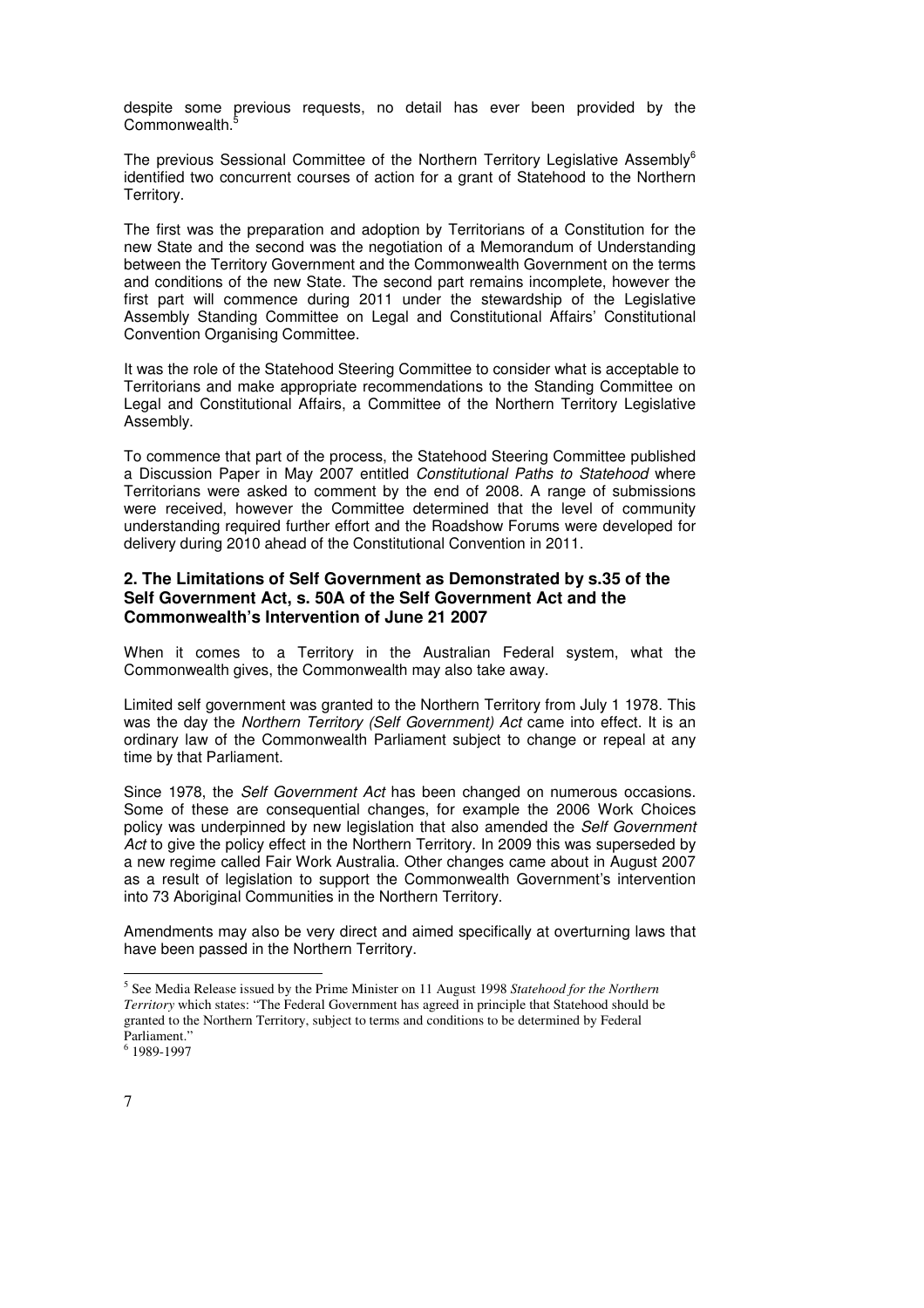The Northern Territory (Self-Government) Regulations 1978 at Regulation 4 spell out the matters in respect of which Ministers of the Territory have executive authority under section 35 of the Northern Territory (Self-Government) Act 1978. The existence of the list in the *Regulations* provides an example of the limitations of self government. While it gives the Territory many State like areas of responsibility some normal State areas of responsibility remain only for the Commonwealth when it comes to the Northern Territory.

The Regulation makes it clear that any reference made to mining or land shall not be construed as including or relating to the mining of uranium or other prescribed substances within the meaning of the Atomic Energy Act 1953 and regulations under that Act as in force from time to time; or rights in respect of Aboriginal Land under the Aboriginal Land Rights (Northern Territory) Act 1976.<sup>7</sup>

The passage of an amending Act in 1997 to insert s.50A into the Northern Territory (Self Government) Act is an example of a direct intervention to overturn Northern Territory made law. In that instance the Commonwealth Parliament changed the Self Government Act to make invalid the Northern Territory Rights of the Terminally III Act and create an ongoing prohibition so the Northern Territory Parliament may not reenact such a euthanasia law.

The passage of the Commonwealth Radioactive Waste Management Act in 2005 and the newer version in early 2010 is similar in that it cancels Territory law. But it is not precisely the same because it also cancels State law and the construction of a radioactive waste facility for the storage of waste generated by the ANSTO $^8$  and the transportation of radioactive waste produced by the Commonwealth could occur in any State if the Commonwealth decided to do so.

As stated, the Commonwealth's Northern Territory National Emergency Response Act 2007 is an example of the Commonwealth using its constitutional powers to amend Northern Territory law and alter Territory Government policy. Powers it does not hold over a State (except for laws within the Commonwealth's legislative power under s51 of the Australian Constitution).

### **3. The 1996 Working Group**

In 1996, a joint Commonwealth/Territory Statehood Working Group, set up to prepare a report on the terms and conditions of the grant of Statehood, delivered the Northern Territory version of its Report to the Territory Government. The 1996 Report<sup>9</sup> analyses the issues but does not make firm recommendations on terms and conditions.

The 1996 Report envisages a negotiated settlement on each matter, except possibly for industrial relations where the existing system could continue by way of a referral of power back to the Commonwealth.

The issues explored in the 1996 Report are detailed in Section Six of Part One of this Paper below.

<sup>7</sup> Sub Clauses 2(a) and 2(b) of *The Regulations*.

<sup>&</sup>lt;sup>8</sup> Australian Nuclear Science Technology Organisation – which operates the country's sole reactor at Lucas Heights in Sydney.

<sup>&</sup>lt;sup>9</sup> Northern Territory Statehood Working Group, Final Report. Northern Territory Edition May 1996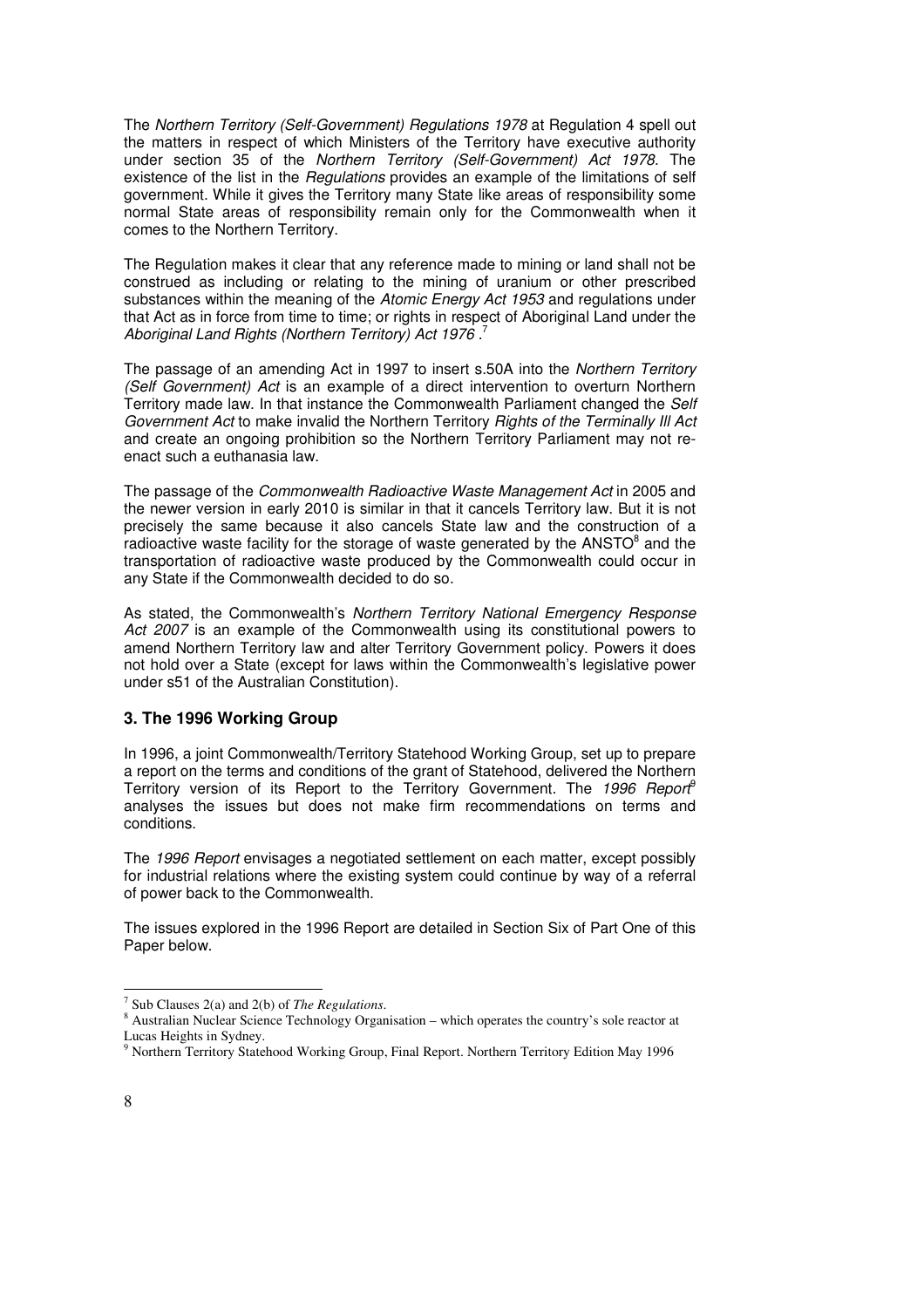It is 15 years since the Northern Territory Government received the Report. The 1996 Report outlined the then Northern Territory Government's known views on a range of issues including control of uranium mining, control of Uluru and Kakadu national parks and royalty equivalency arrangements upon Statehood.

While there are constitutional doubts as to whether the Commonwealth can continue its present controls in matters such as uranium mining, land rights and some national parks following a grant of Statehood, there is no doubt the Commonwealth will enjoy control of these so long as the Northern Territory remains a Territory.

The 1996 Report provides a basis for consideration of how to re-commence discussion with the Commonwealth about these key issues. It also reminds us that the views of the Northern Territory Government may be different in 2011.

In 2006 the SSC asked the Northern Territory Government to re-visit its policy stance on these matters. Since then the Minister for Statehood has commenced discussions with the Government in Canberra.

Despite interim changes to Commonwealth legislation impacting on the Territory under the Self Government arrangements<sup>10</sup>, the 1996 Report contains information on a range of matters which is remarkably current.

The Statehood Steering Committee's previous Legal Adviser Mr Graham Nicholson stated in a brief to the Committee in 2007:

The Final Report of the NT Statehood Working Group remains the most comprehensive document discussing possible terms and conditions of Statehood and related issues, but there is no draft Memorandum of Understanding on same nor any informal agreement between the two Governments on same. Virtually all such issues have yet to be politically discussed and resolved by agreement between the two Governments. The Final Report is largely still relevant today, and forms a good basis for new negotiations with the Commonwealth, but it is only a first step to resolving the outstanding issues.

### **4. 1998 Statements by the Minister for Territories**

On August 11 1998 then Minister for Territories, Mr Alex Somlyay, addressed the Northern Territory Legislative Assembly about the Commonwealth's plans for Statehood in the Northern Territory.

The speech was intended to lay the foundations for a forthcoming referendum; however it received some criticism by then Northern Territory Opposition members for its lack of detail about the terms and conditions of Statehood.

Mr Somlyay said:

At this very moment in Canberra, our national capital, the Prime Minister, Hon John Howard, and the Chief Minister of the Northern Territory, Hon Shane Stone, are jointly announcing that the Commonwealth government has agreed, in principle, that Statehood should be granted to the Northern Territory. This is a historic announcement, not just for those Territorians who, for many years, have been striving for Statehood, but for all Australians. This announcement represents the first

<sup>-</sup><sup>10</sup> 'Workchoices' for example amended the *Self Government Act*.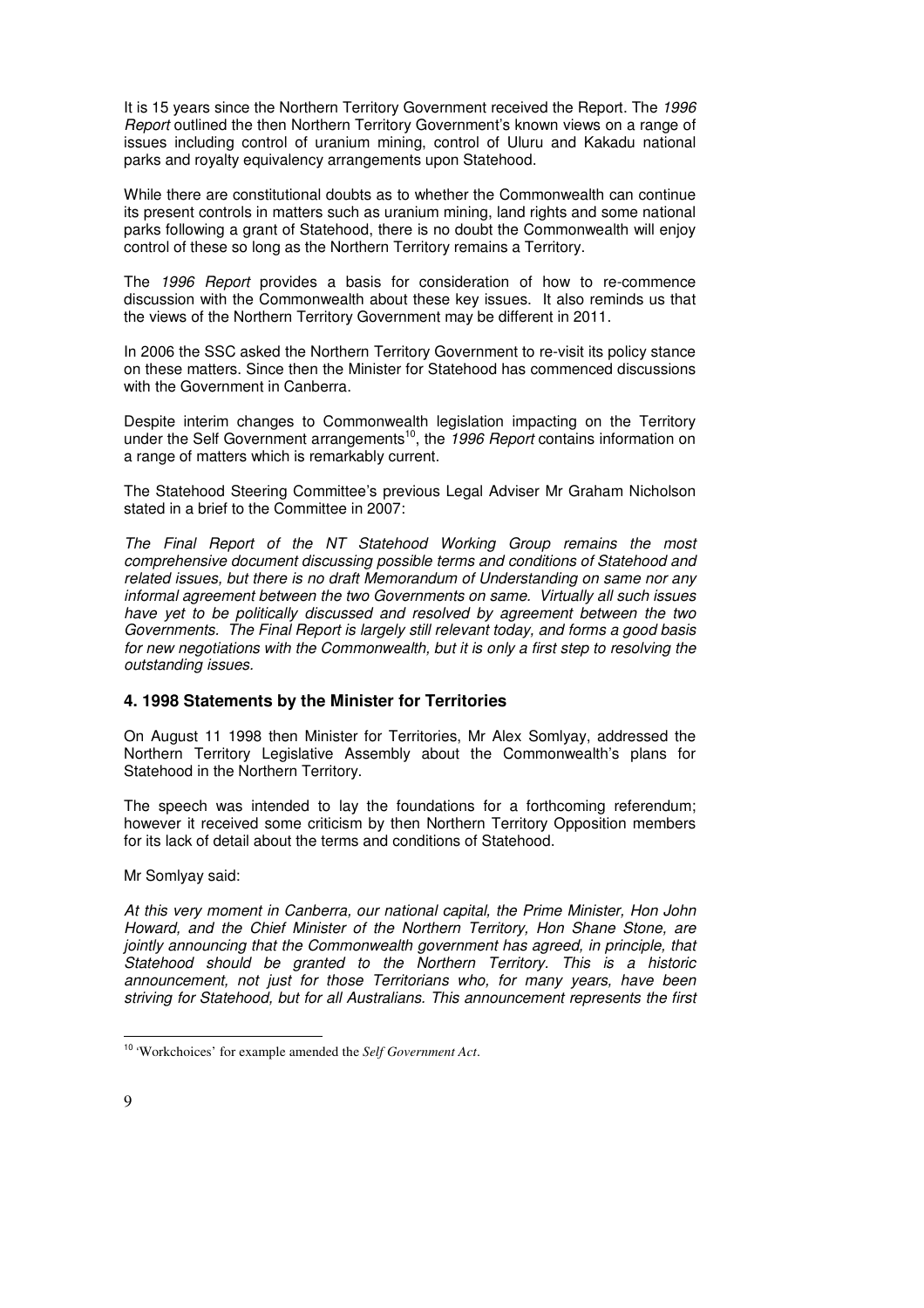occasion, since federation, when real steps have been taken towards the creation of a new state. It is a moment of which we should all be proud $11$ .

The Statehood Steering Committee took the view that 'in principle support' for Statehood is not going to be enough for Territorians to be in a position to make an informed decision about becoming a State. How the place looks, works and performs as a political entity is a crucial element of the decision making that needs to take place.

The Statehood Steering Committee noted the then Minister took the view: The Commonwealth government's preferred process for the grant of statehood is by an act of the Commonwealth parliament in accordance with section 121 of the Constitution. This section of the Constitution empowers the Commonwealth to establish new states and to impose such terms and conditions, including the extent of representation in either House of the federal parliament, as it thinks fit.

As indicated in Section One above, this approach appears to be the most desirable method rather than attempting to achieve nationwide support for a s.128 referendum.

Then Minister Mr Somylay's next words indicate much more work was required in 1998, just as it is today:

I assure all members and all Territorians that any terms and conditions of statehood will be subject to full consultation and negotiation. As honourable members will be aware, there are many conflicts and sensitive issues that need to be debated and negotiated as we enter this final phase. These are issues such as Aboriginal land rights, the payment of mining royalties, the ownership of uranium, environmental control of uranium mining, the management of the 2 Commonwealth national parks, industrial relations powers, Senate representation and the future government's arrangements for the Indian Ocean territories.

In response to the Commonwealth Minister's statement, then Territory Opposition Leader Ms Maggie Hickey said:

The Minister mentioned the key issues that are left outstanding in relation to the terms and conditions upon which statehood will be granted by the Commonwealth. I had hoped that the minister would use this opportunity today to shed some light on the status of these discussions. The terms and conditions of the grant of statehood are crucial. Notwithstanding the minister's speech, there is still no detail on what the proposed terms will be<sup>12</sup>.

History tells us that plans to continue discussions between the Territory and the Commonwealth were not advanced by the time the people of the Territory were asked to vote on Statehood in a three part question at a referendum in 1998. The Statehood Steering Committee has noted the then Minister's comments below and at its final meeting in 2010 re-stated its position that the consultation and negotiation to which he referred must be completed ahead of any future referendum.

#### Mr Somlyay:

I look forward also to consulting with the Northern Territory community and negotiating with the Northern Territory community and the Northern Territory government over the coming months. These discussions are very important as, in

**.** 

<sup>&</sup>lt;sup>11</sup> Eighth Assembly First Session 11/08/98 Parliamentary Record No:8

<sup>&</sup>lt;sup>12</sup> Northern Territory Legislative Assembly Hansard 11 August 1998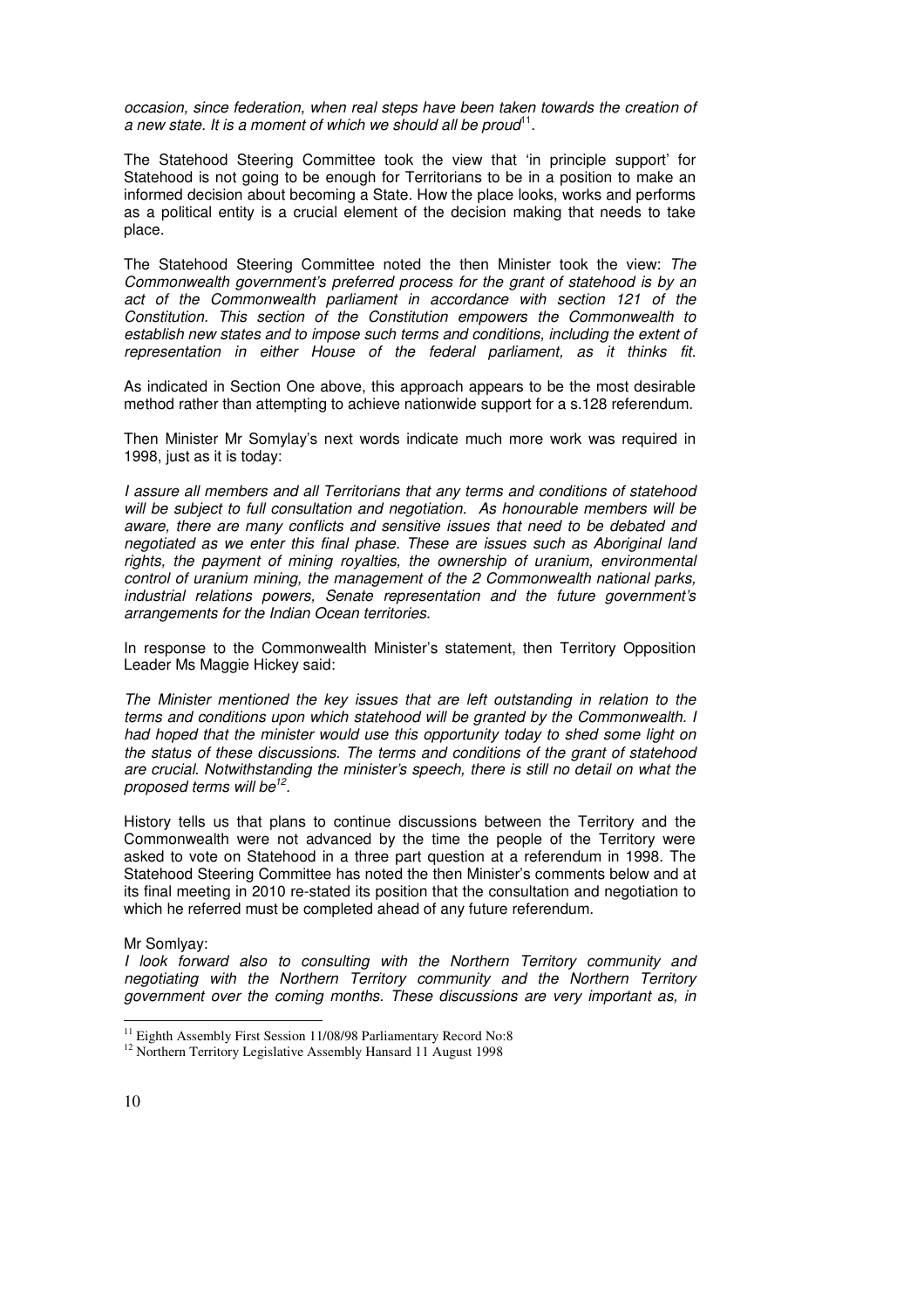many respects, they will be the foundation of statehood. The discussions will address in precise terms the process for achieving statehood, the timetable for achieving statehood, possible terms and conditions of statehood, and the draft constitution for the new state.

There has been little public comment from the Commonwealth since that time. During July 2008, then Commonwealth Minister for Home Affairs the Hon Bob Debus attending the launch of a Statehood awareness campaign in conjunction with 30 years of Self Government restated the view that the people of the Territory need to demonstrate their support for Statehood before the Commonwealth will come on board.

### **5. The 1998 Statehood Referendum**

A thorough analysis of the 1998 referendum was published by the Legislative Assembly Standing Committee on Legal and Constitutional Affairs in 1999<sup>13</sup>.

The referendum question put to the voters of the Northern Territory on 3 October 1998 was as follows:

Now that a constitution for a State of the Northern Territory has been recommended by the Statehood Convention and endorsed by the Northern Territory Parliament: Do you agree that we should become a State?

The referendum was conducted on the same day as the 1998 federal election, thus requiring the permission of the Governor General of the day to hold it in conjunction with a national poll to elect a Federal Government.

The referendum was not accompanied by a published 'No Case' as there had been no official negative position taken by any member of the Northern Territory Legislative Assembly.

The question was ratified by the Assembly some months prior. During the debate the Assembly rejected a proposal the question be broken into three distinct questions and instead opted for one question which in essence was made up of three parts.

In order to receive a 'yes' vote the question assumes support not just for Statehood as a concept, but also for a draft constitution that had been formulated in controversial circumstances as well as support for the Statehood convention process that developed the draft constitution which itself had attracted a great deal of criticism about the representatives appointed to attend.

Whilst the 'no' vote was not a resounding defeat (51.3%) it nevertheless demonstrates the difficulty of a multi faceted question receiving widespread support when aspects of the process remained controversial and unresolved and were well scrutinised by media and interest groups leading up to the final poll.

The Statehood Steering Committee held the view that the next referendum on Statehood should not seek approval for a multi faceted question.

Between May and August 2007, the SSC ran a mock referendum on the Territory Show Circuit. The Australian Electoral Commission conducted the poll for the

**.** 

<sup>&</sup>lt;sup>13</sup> Report Into Appropriate Measures to Facilitate Statehood April 1999 Printed by the Legislative Assembly on 27 April 1999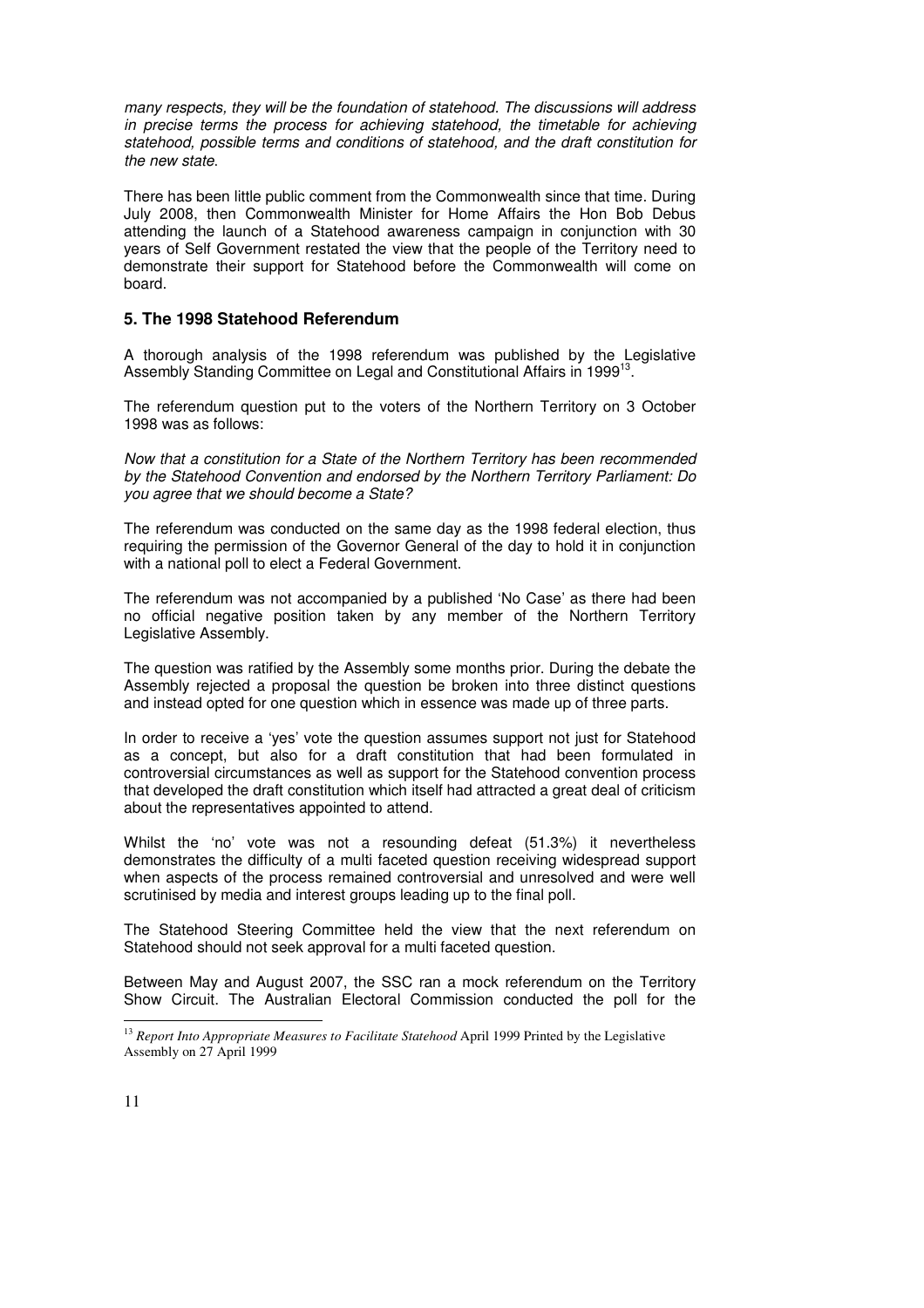Committee asking three separate questions. The Committee published a yes case and a no case and asked over 800 Territory residents to vote on the questions.

The Committee was interested in how the exercise would be received and trialling potential questions that would not necessarily be the form of questions that may be asked in the future on Statehood.

The 2007 Mock Referendum process and results are examined in more detail in Part Three of this Paper

### **6. Statehood Steering Committee Submission to the Northern Territory Government**

The Statehood Steering Committee made a submission to the Northern Territory Government in 2006 which suggested the Territory Government commence government to government discussion in order to engage the Commonwealth on developing and delivering on the policy of the terms and conditions of Statehood.

This approach bore fruit with the creation of the portfolio of Minister for Statehood, with the Hon Syd Stirling MLA taking on the role of Minister from 1 September 2006 until his retirement from the position on 26 October 2007. The subsequent Minister for Statehood was the Hon Paul Henderson MLA as Minister for Territory Federal Relations followed by the existing Minister, the Hon Malarndirri McCarthy MLA.

During May 2006 the Statehood Steering Committee formally proposed to the Standing Committee on Legal and Constitutional Affairs that they recommend the Territory Government take the lead in approaching the Commonwealth on the s.121 terms and conditions of Statehood.

It is hoped this paper will not only inform Territorians, but also support the Government's development of policy positions on the terms and conditions issues.

As outlined previously, s.121 allows the Commonwealth Parliament to admit to the Commonwealth or establish new States; on the terms and conditions, including the extent of representation in either House of the Parliament, as it thinks fit.

The Committee advised the Territory Government that the Territory Government should consider its own position and that it should formally state the first principle upon which Territory Statehood is established should be future (or eventual) equality with the existing States.

The Committee was concerned that the Commonwealth has not moved past a position it reached in 1998, which necessitates the Territory taking a lead role on this front.

The position since 1998 arose from the following process:

On 5 March 1997, the then Minister for Territories advised then Chief Minister Stone an Interdepartmental Committee (IDC) had been established chaired by the Secretary of the Department of Sport and Territories with representatives from the Prime Minister's and Attorney General's Departments.

Seven specialist taskforces were established to assist the IDC:

1. Legal and Constitutional Affairs (including representation)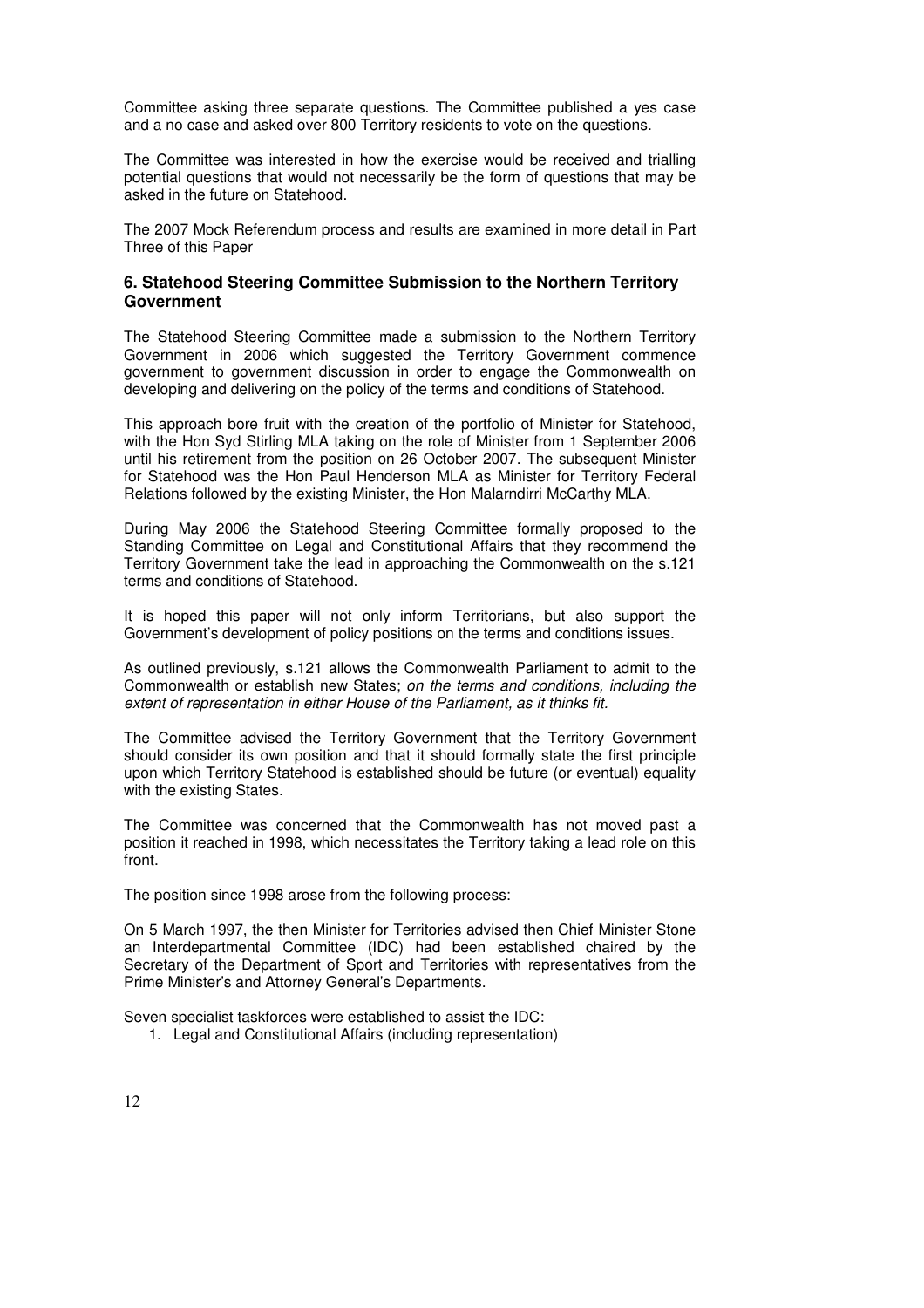- 2. Indigenous Issues
- 3. Environment, National Parks and Commonwealth Land
- 4. Uranium Mining
- 5. Commonwealth Territories
- 6. Industrial Relations
- 7. Financial Implications

The proposal was for the taskforces to report to the IDC and for the IDC to in-turn brief the Cabinet later in 1997. The information was gathered to assist with establishing the Commonwealth's position and provide the basis for the Commonwealth to engage in formal discussions with the Territory Government.

As noted above, the 1998 statements by the Commonwealth left many details unattended to, and it is unfortunate the Commonwealth thought the people of the Northern Territory could vote in a vacuum about Statehood when the people clearly were voting for the unknown.

### **7. Statehood Steering Committee Submission to Commonwealth Committee and Commonwealth Committee Report 2006/2007**

At its fifth meeting for the session (1 March 2006), the Legislative Assembly Standing Committee on Legal and Constitutional Affairs requested the Northern Territory Statehood Steering Committee prepare a submission to the House of Representatives Committee on Legal and Constitutional Affairs in relation to the Commonwealth Committee's reference on the Federal implications of Statehood for the Northern Territory.

As a result the Statehood Steering Committee took the following positions to the Commonwealth:

- 1. The Northern Territory is not democratically governed because of the ability of the Commonwealth to override decisions of an elected Northern Territory Government.
- 2. Statehood for the Northern Territory must mean eventual equality with the existing States. Anything less than an equal partnership with the other States in the federation would be unacceptable to most Territorians.
- 3. Territorians want to know exactly what they would be agreeing to in any future plebiscite or referendum about Statehood.
- 4. An agreed process to determine any terms and conditions is important and should be adopted. The process should include realistic time frames for planned outcomes. Such an agreement will assist the Northern Territory to make budget allocations for timely education programs, plebiscites and other requirements and will identify benchmarks against which citizens may assess the progress being made. The previous Northern Territory Committee recommended the negotiation process should go hand in hand with Territory constitutional development.
- 5. The SSC wants the Commonwealth to be clear about its intentions for Northern Territory Statehood. Does the Commonwealth agree the Northern Territory should become a State? There is no point raising awareness and expectations of Territorians if there is nothing to be gained.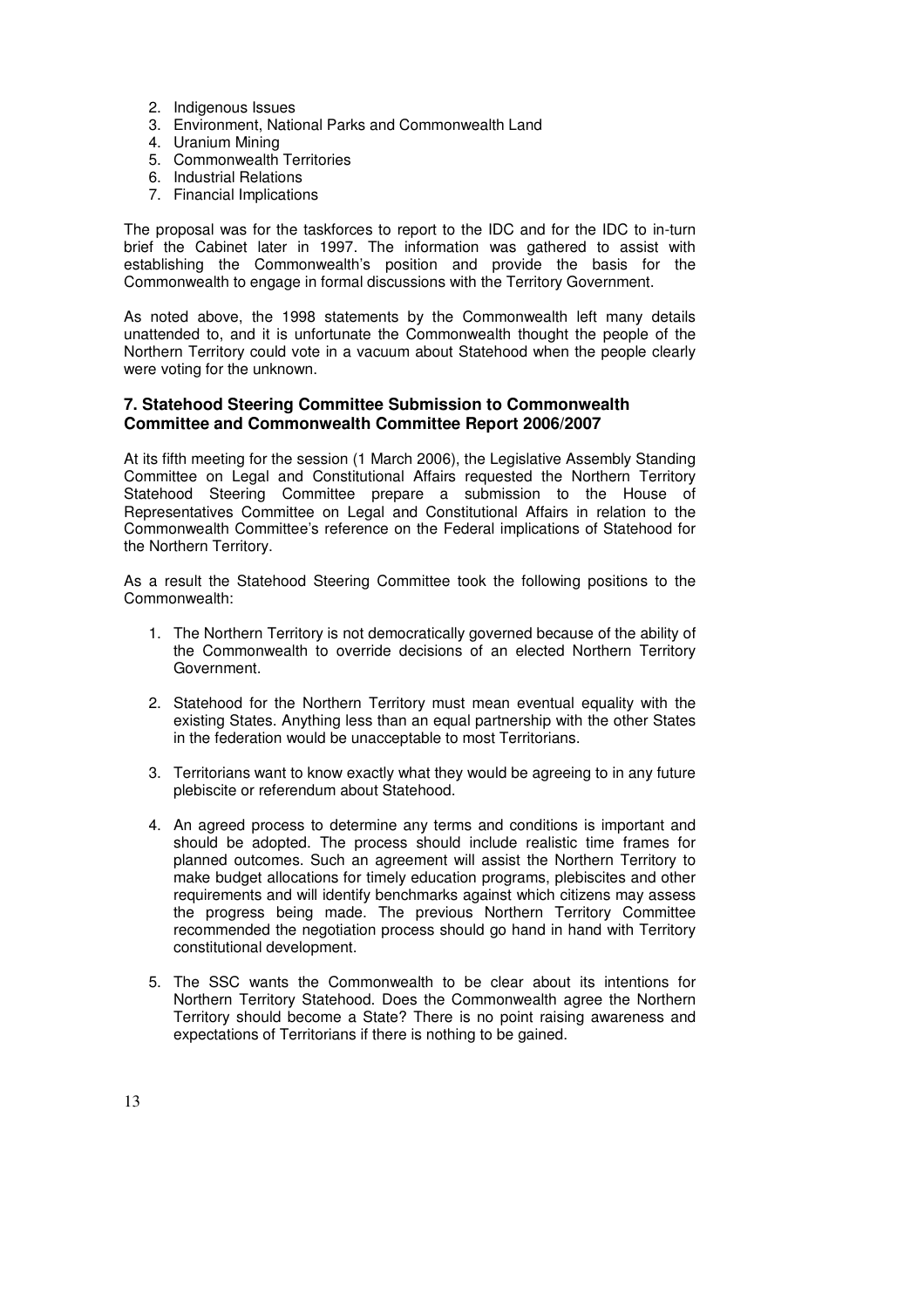It is apparent from the process in the 1990's that the Commonwealth anticipates there will be some terms and conditions differentiating the Northern Territory from the original States, however, as mentioned, the Commonwealth has never disclosed any  $detail.<sup>14</sup>$ 

The Commonwealth may decide to retain some of their existing powers without relying upon the s.121 terms and conditions power. If the Commonwealth determines to do this under other heads of constitutional power, it is submitted that the Commonwealth should disclose this during negotiations on the terms and conditions of Statehood.

If a position of absolute equality was adopted, the process would involve handing over all powers currently reserved according to the Northern Territory Self Government Act, and the commencement of immediate planning for increased Commonwealth parliamentary representation for the Northern Territory.

Statehood related issues such as action taken with regard to the siting of a national radioactive waste facility in the Northern Territory and the legislation implementing the Commonwealth's intervention in the Northern Territory in August 2007<sup>15</sup> are politically sensitive and have resonated with the electorate.

Whilst an immediate adoption of absolute equality by the Commonwealth is unlikely<sup>16</sup>; the Statehood Steering Committee always contended that eventual equality should be the focus of any process toward Statehood for the Northern **Territory** 

There is a clear difference between the processes for negotiating and implementing the terms and conditions of the proposed grant of Statehood on the one hand, and for preparing, adopting and implementing the new State Constitution on the other hand.

In accordance with democratic principles, Territorians should contribute to the formation and content of both the Constitution and the Terms and Conditions.

This should not be a matter for Commonwealth dictation. Once Territorians decide on the content of a new State Constitution in accordance with our own processes, it is then for the Commonwealth Government and Parliament to decide whether to accept or reject it.

There might be some potential for limited overlap between the content of the new State Constitution and the agreed terms and conditions of the Statehood grant. Any attempt by the Commonwealth to autocratically impose unacceptable terms and conditions, particularly if they are in conflict with the new State Constitution, would be undesirable.

**.** 

<sup>14</sup> See Media Release issued by the Prime Minister on 11 August 1998 *Statehood for the Northern Territory* which states: "The Federal Government has agreed in principle that Statehood should be granted to the Northern Territory, subject to terms and conditions to be determined by Federal Parliament."

<sup>&</sup>lt;sup>15</sup> Northern Territory National Emergency Response Act 2007

<sup>&</sup>lt;sup>16</sup> The Statehood Steering Committee holds copies of Commonwealth generated documents (such as media releases) referring to the need to resolve the terms and conditions, but no documents which indicate the principle of equality with the existing States is the objective.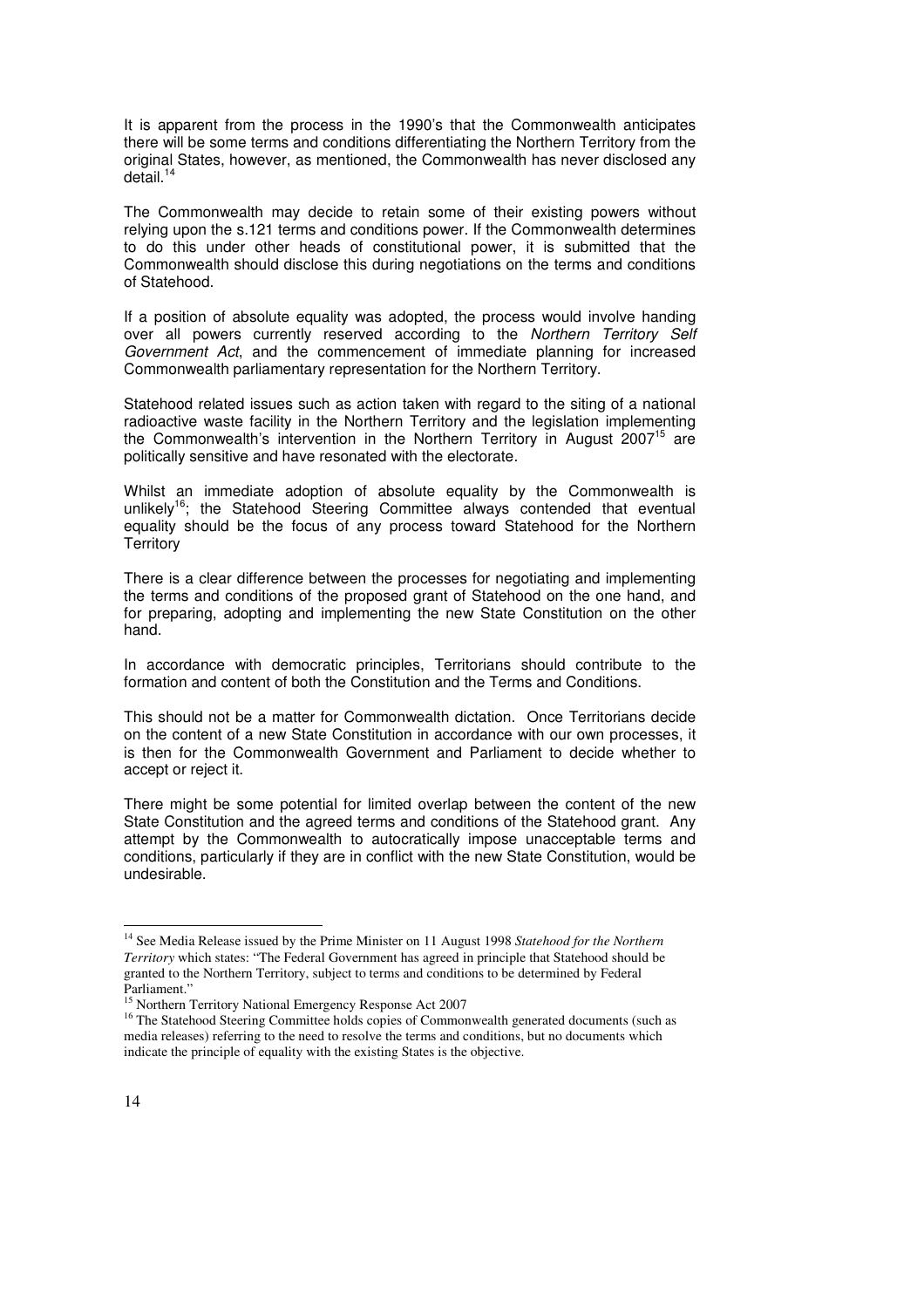### **8. The Minister for Statehood's Meeting with the Commonwealth Attorney General February 2007**

The then Northern Territory Minister for Statehood, the Hon Syd Stirling MLA and the then Shadow Minister for Statehood, Mr Terry Mills MLA<sup>17</sup> travelled to Canberra on 6 February 2007 to meet with then Commonwealth Attorney General the Hon Philip Ruddock MP and then Minister for Territories the Hon Jim Lloyd MP to commence discussions with the Commonwealth Government on the terms and conditions of Northern Territory Statehood under s.121 of the Australian Constitution.

The Minister for Statehood outlined the reasons for the joint meeting request making it clear the Northern Territory Government and Northern Territory Opposition have a bipartisan approach to Northern Territory Statehood. When Mr Ruddock asked what the prior approach was; the Minister and the Shadow indicated whilst notionally bipartisan, the fresh approach was a much stronger bipartisan approach.

The Territory Minister stated the Commonwealth must be a key player in the issue of Northern Territory Statehood and the Commonwealth should engage on the terms and conditions of what Statehood is at the same time as the Northern Territory works on local issues such as constitutional development.

The Shadow Territory Minister supported the Territory Minister's views.

Mr Ruddock indicated the Northern Territory needs to drive the process and the Commonwealth will need to be convinced that the Northern Territory wants Statehood. Mr Ruddock stated that the Commonwealth needs convincing that there has been a shift in the Northern Territory in favour of Statehood.

The Territory Minister indicated a need for a Commonwealth process to work in parallel with the Northern Territory process to ensure that Statehood could be achieved. This was not supported by the then Commonwealth Attorney. The serving Attorney General Mr Robert McClelland has not publicly indicted any progress on this matter.

Therefore the SSC decided that this is now up to Territorians.

At the time of writing, the Attorney General is the Hon Robert McClelland MP and while territories responsibility comes within the portfolio of the Minister for Home Affairs and Justice (Hon Brendan O'Connor MP), the Minister for Regional Development the Hon Simon Crean MP has responsibility for the Northern Territory Self Government Act. Former Statehood Steering Committee Chairman the Hon Malarndirri McCarthy MLA is the Territory Minister Statehood.

The terms and conditions of Statehood and discussions at the government to government level are in the hands of the two governments, but that does not mean Territorians should leave it to the governments. Territorians should have a role to get involved and influence the outcome.

It is hoped this document will assist government to government engagement and provide guidance on the issues to be resolved by the two parties in order for the

<sup>&</sup>lt;sup>17</sup> Also a member of the Statehood Steering Committee.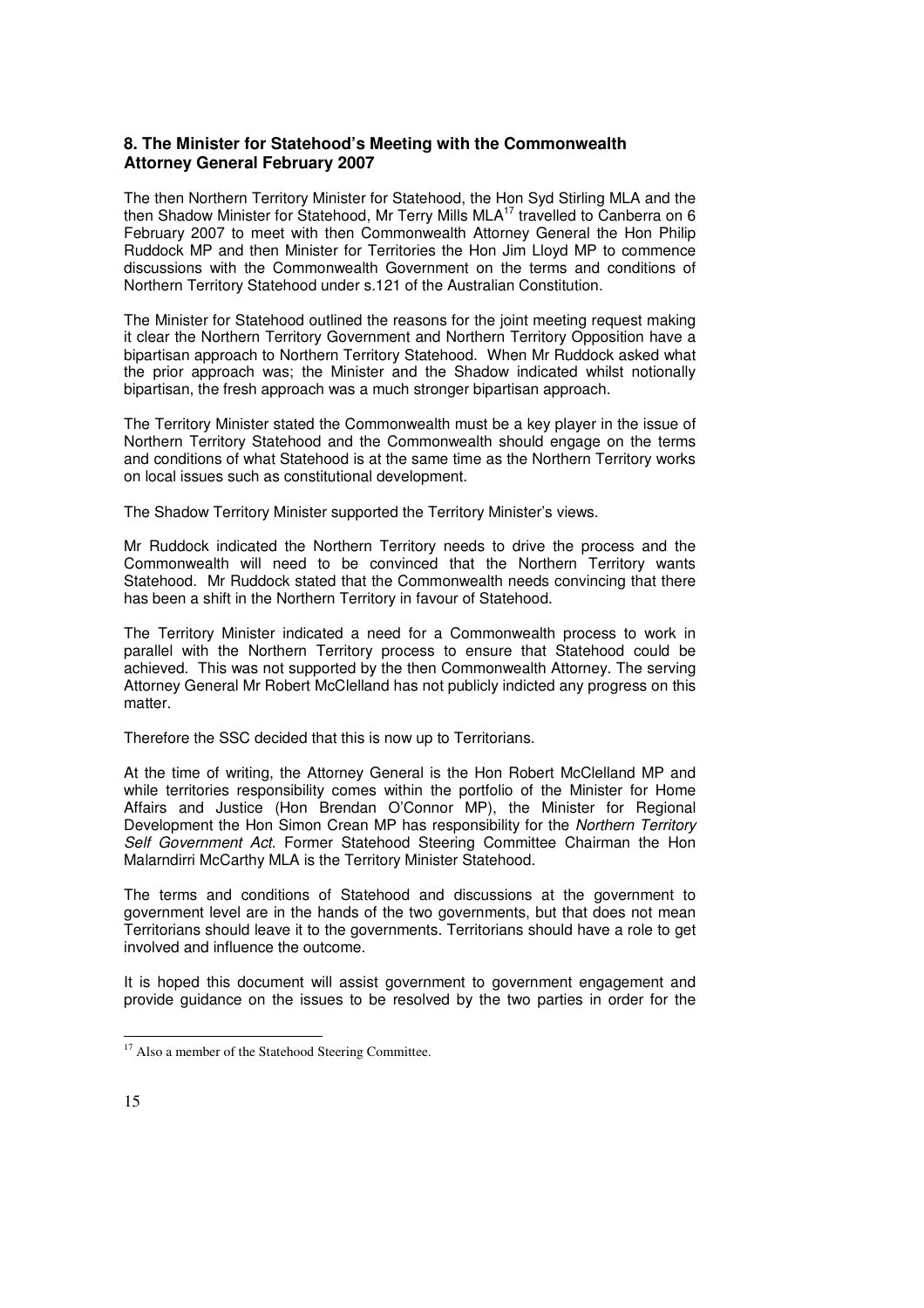Northern Territory to eventually take its place as a partner in the Australian Federation.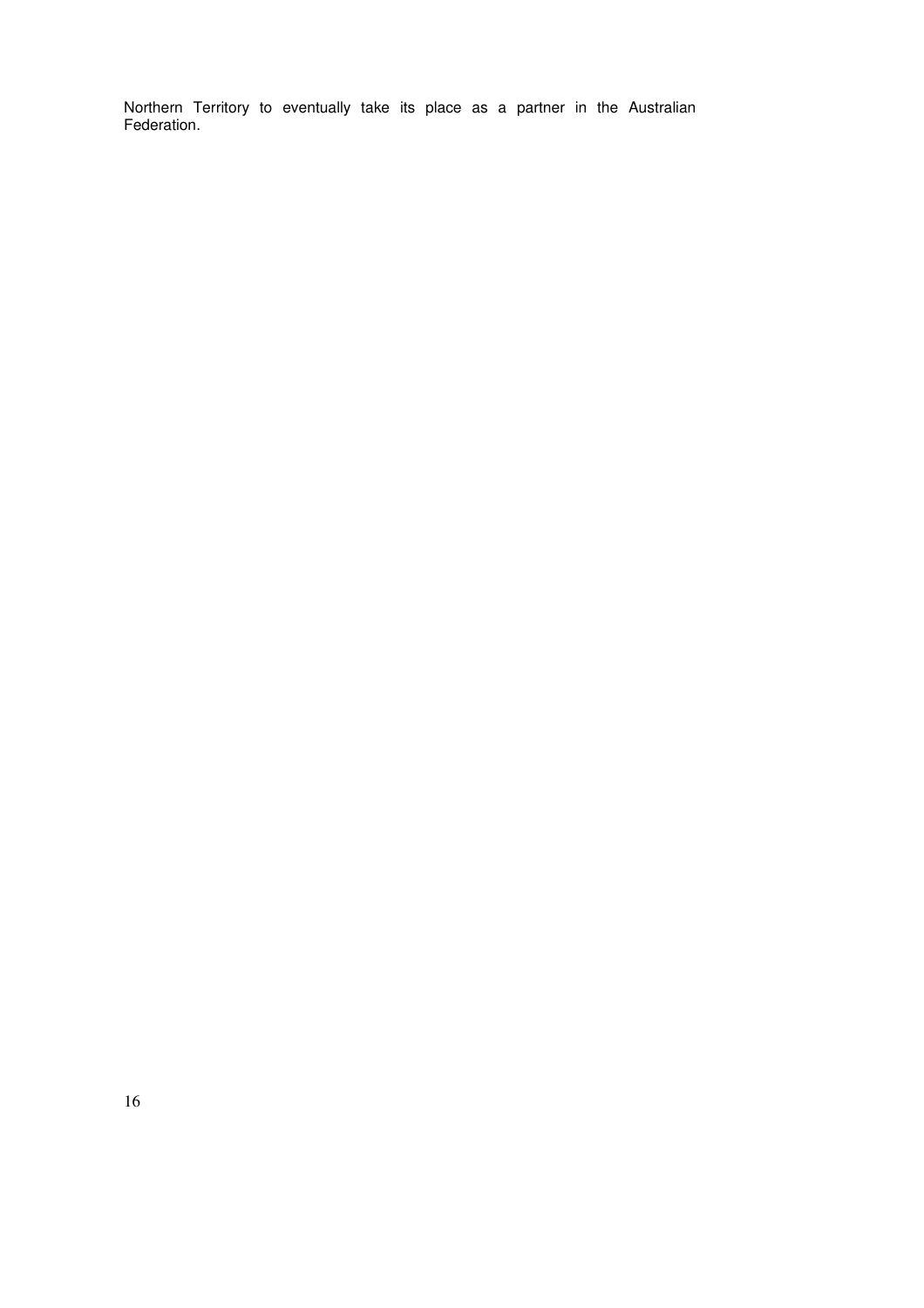### **PART TWO Discussion Topics**

### **1. 'New Federalism'**

Australia's federal state relations have been in the spotlight in recent years due to high profile public policy debates such as the former Commonwealth Government's workplace relations laws.

On 24 November 2007, the incoming Prime Minister the Hon Kevin Rudd MP announced in his victory speech:

I want to put aside the old battles of the past…the old and tired battles between federal and state…its time for a new page to be written in our nation's history.

This stance reflects comments during the election campaign that the government was interested in cooperative federalism.

Statehood for the Northern Territory represents a key opportunity for the people of the Northern Territory to continue to test the Commonwealth Government on productive partnerships in the Australian federal system by assisting the Territory make its own decisions about Statehood based on an informed policy position developed by the Commonwealth and made known to all Australians about what the terms and conditions of Northern Territory Statehood would be.

Federalism works and works well when it is allowed to promote regional and local solutions for local and regional problems and allows policy innovation to flourish within a unified but diverse structure.

Deciding who does what best and how the States and the Commonwealth determine their roles and responsibilities is a key opportunity provided by our consideration of Statehood.

The head of the Commonwealth Attorney Generals Department, Mr Roger Wilkins a former senior executive with CitiGroup and a member for the Forum of Federations<sup>18</sup> wrote in October 2007:

Currently the roles and responsibilities of federal and state levels of government are unclear. This is a function of two long term trends. First in a series of decisions the High Court has removed any real restrictions or limits on Commonwealth power…Second, politicians, both state and federal have not been prepared to address this issue in any sort of principled or systematic way<sup>19</sup>.

Mr Wilkins advocates a process for clarifying the role through concerted policy action at the Council of Australian Governments (COAG) level rather than a more abstract 'grand plan'. The principle that government is accessible and accountable to those affected by its decisions should have a key role to play in determining who is responsible for service delivery.

<sup>&</sup>lt;sup>18</sup> International think tank based in Ottawa Canada www.forumfed.org

<sup>&</sup>lt;sup>19</sup> Australian Review of Public Affairs University of Sydney

www.australinreview.net/digest/2007/election/wilkins.html 10 October 2007.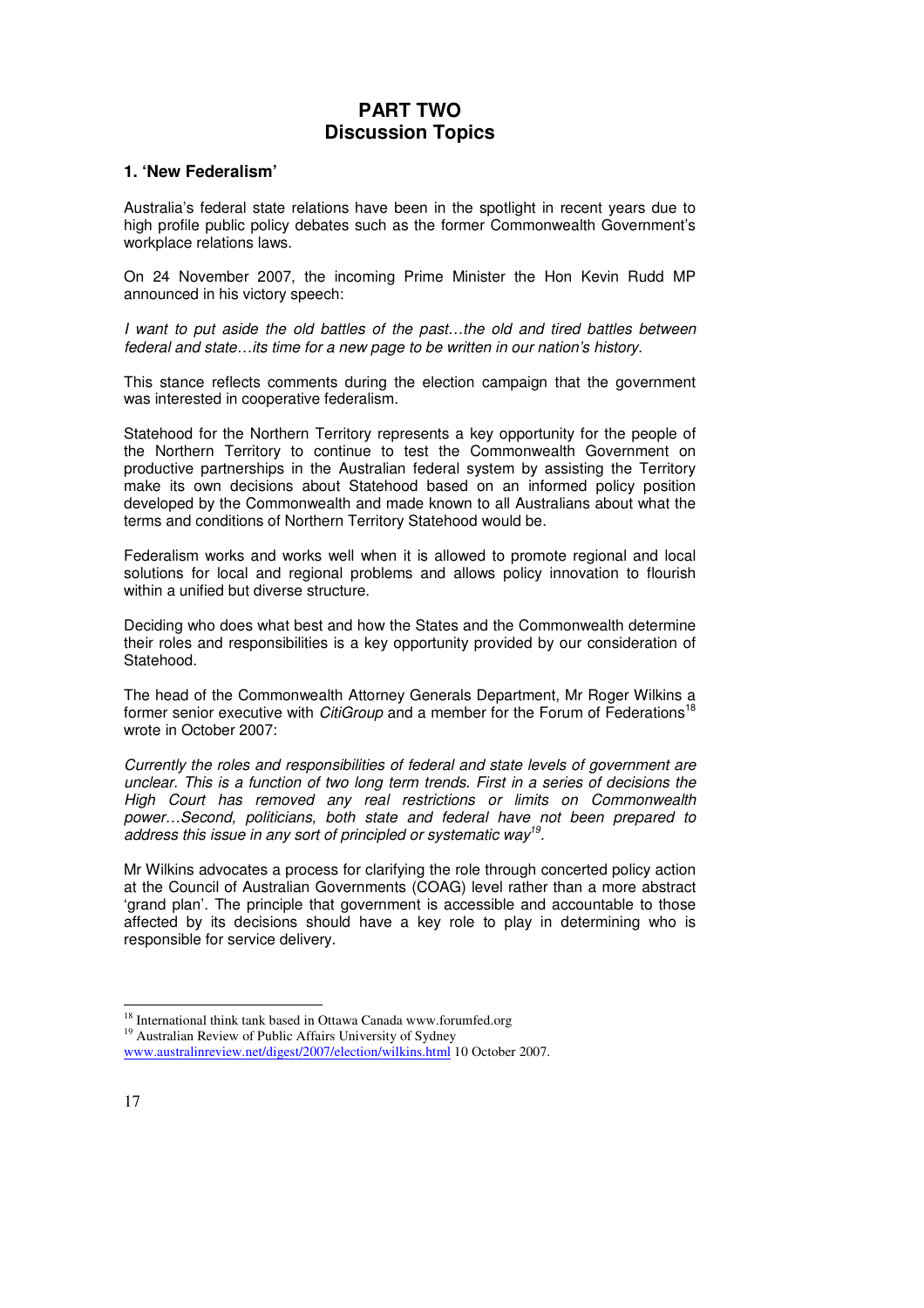The Statehood Steering Committee considered this a key part of the Territory taking responsibility at the local level in the devolution of some federal powers to the Territory level upon Statehood, whilst at the same time building on the Australian nation building principle of working cooperatively.

Professor Anne Twomey says Australians have been brought up to regard federalism as an archaic, inefficient and uncompetitive encumbrance that is holding us back economically and socially, yet elsewhere in the world federalism is considered flexible and competitive in a global economy $^{20}$ .

The key to good federalism is to satisfy local needs in a cohesive and efficient structure. The SSC believed Statehood for the Northern Territory will strengthen Australia's federalism for the  $21<sup>st</sup>$  century.

### **2. The Demise of the States?**

The Statehood Steering Committee was asked on numerous occasions why the Territory would seek Statehood in an increasingly "centrist" environment where the Commonwealth Government appears to be moving to take over more power from the States.

A range of examples such as the Commonwealth seeking to assume central power of the water flows of the Murray River, the Commonwealth taking over control of the Mersey Hospital in Tasmania in 2007 (which was being closed by the State Government after a review of local needs) and the 2010 announcements about taking more control of health funding and the introduction of a national curriculum and student testing.

The simple answer is the Northern Territory should aim to be an equal partner in Australian federalism.

Abolition of the States would require enormous constitutional shifts and whilst feasible, it is unlikely to gain widespread support in the short to medium term. On that basis, the Committee took the view that Territorians should work with the structures we have and improve on them.

At the moment, the Territories have no constitutional power to be a player in the decisions, negotiations and battles that may see states' powers decrease further in our federal system.

The book Restructuring Australia<sup>21</sup> details a range of plans for the abolition or reformation of the States. However the consideration of such concepts fell outside the Terms of Reference of the Statehood Steering Committee.

### **3. Commonwealth Interventions in States**

On 21 August 2007, then Prime Minister Hon John Howard in a key pre-election campaign speech talked about embracing: a sense of inspirational nationalism to guide relations between different levels of Government in Australia.<sup>22</sup>

<sup>-</sup><sup>20</sup> Anne Twomey *Federalism – The Good, the Bad and the Opportunities* Australian Policy On-Line 26 April 2007.

Citation Needed - Federation Press

<sup>22</sup> Speech published in the Sydney Morning Herald 21 August 2007: *A New Creed: Nationalism, Aspirations and Fairness*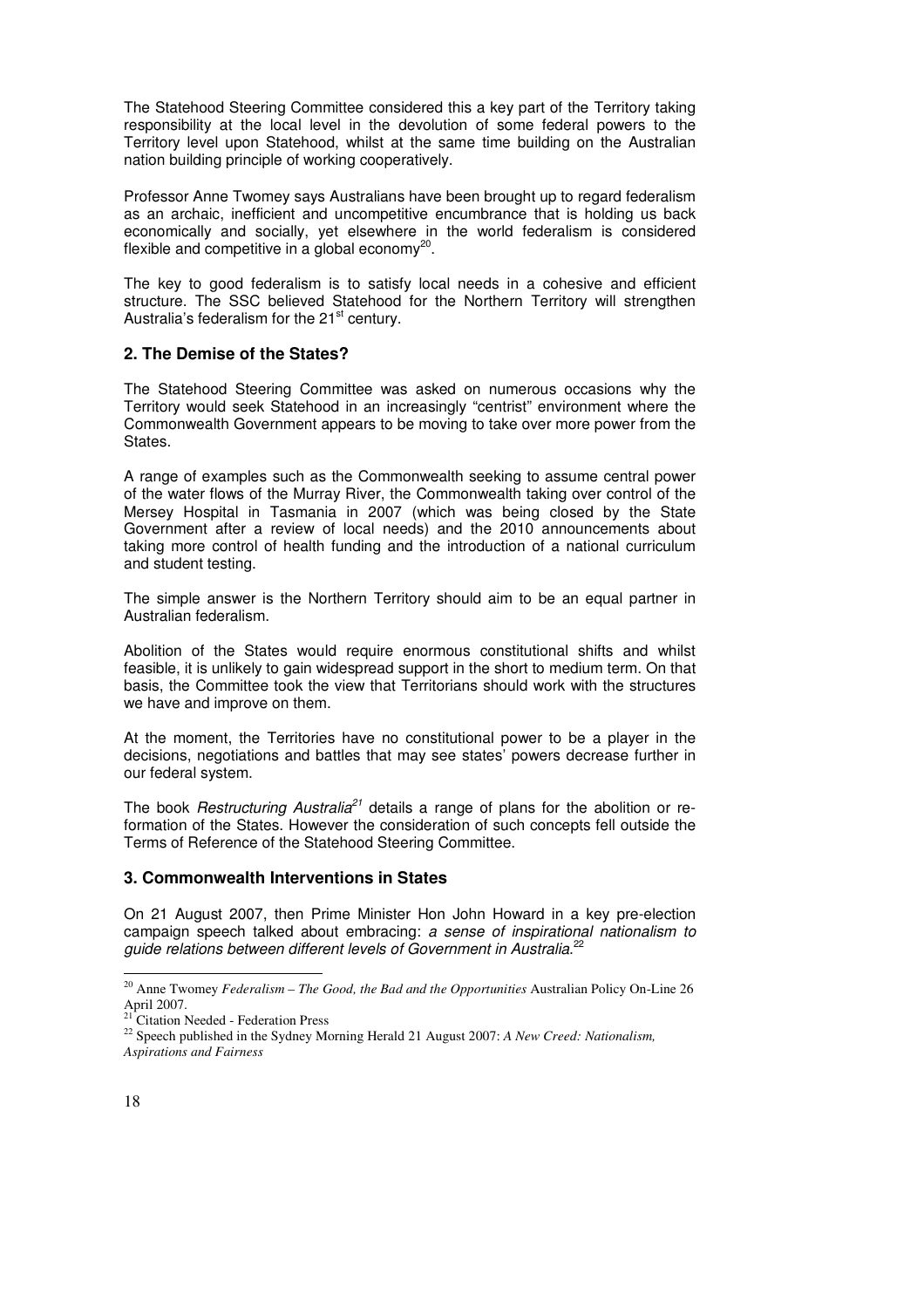The then Government's actions in the Northern Territory were fresh as the Northern Territory Emergency Response Bill had only just passed through the Commonwealth Parliament and the action taken to acquire the Mersey Hospital in Tasmania was then very recent.

The hospital takeover and the Commonwealth Intervention in the Northern Territory saw the Commonwealth taking direct service delivery responsibility for a number of services traditionally within the responsibility of the States and self-governing Territories.

Time will tell whether the Commonwealth has the capacity to undertake efficient service delivery in these areas. On 3 March 2010 then Prime Minster Rudd announced a new policy on Health to require either all States to agree or a referendum under S.128 for the people to give the Commonwealth the power to directly administer hospitals instead of the States. All States except for Western Australia eventually agreed to the proposal. At the time of writing there is speculation that a new Government in Victoria may not proceed with their part of the agreement.

A very famous example of Commonwealth intervention into a State was the Franklin Dam case in the early 1980's. The new Commonwealth Government took office in March 1983 with a commitment to prevent Tasmania building a dam that would flood an environmentally significant river valley and caves with Aboriginal artistic and cultural significance.

The State Government fought the intervention through the High Court and lost. The High Court accepted the Commonwealth's constitutional powers over heritage and external affairs overrode State power.

In 2006 the High Court also accepted the constitutional validity of the Commonwealth's take-over of State industrial relations powers, under the constitutional power of legislating for 'corporations'.

Interestingly, the Commonwealth declined to pursue further action in June 2004 after losing a fight in the Federal Court to acquire land for the site of a radioactive waste facility in South Australia. The Commonwealth lost because it had not followed the correct process for acquisition under the Land Acquisition Act 1989 not because of any State supremacy. The Commonwealth has power to acquire land through just process within the States and must pay fair compensation. When it comes to the acquisition of Territory land it has recently been decided this also applies here<sup>23</sup>.

The Commonwealth's power to intervene in States is strong but not limitless, whereas in a Territory that power would appear to be almost without limit (as to subject matter) by virtue of s.122 of the Australian Constitution<sup>24</sup>.

### **4. Commonwealth interventions in Self Governing Territories**

During 2005 the Commonwealth legislated to place a radioactive waste facility in the Northern Territory despite the wishes of the Territory Government and a Territory law

<sup>23</sup> The High Court decided in the case of *Wurridjal v Commonwealth* in February 2009 that notwithstanding this power the Commonwealth has an obligation to pay 'just terms' compensation for the acquisition of land in the Northern Territory (at least from non-government entities).  $24$  As per FN 22.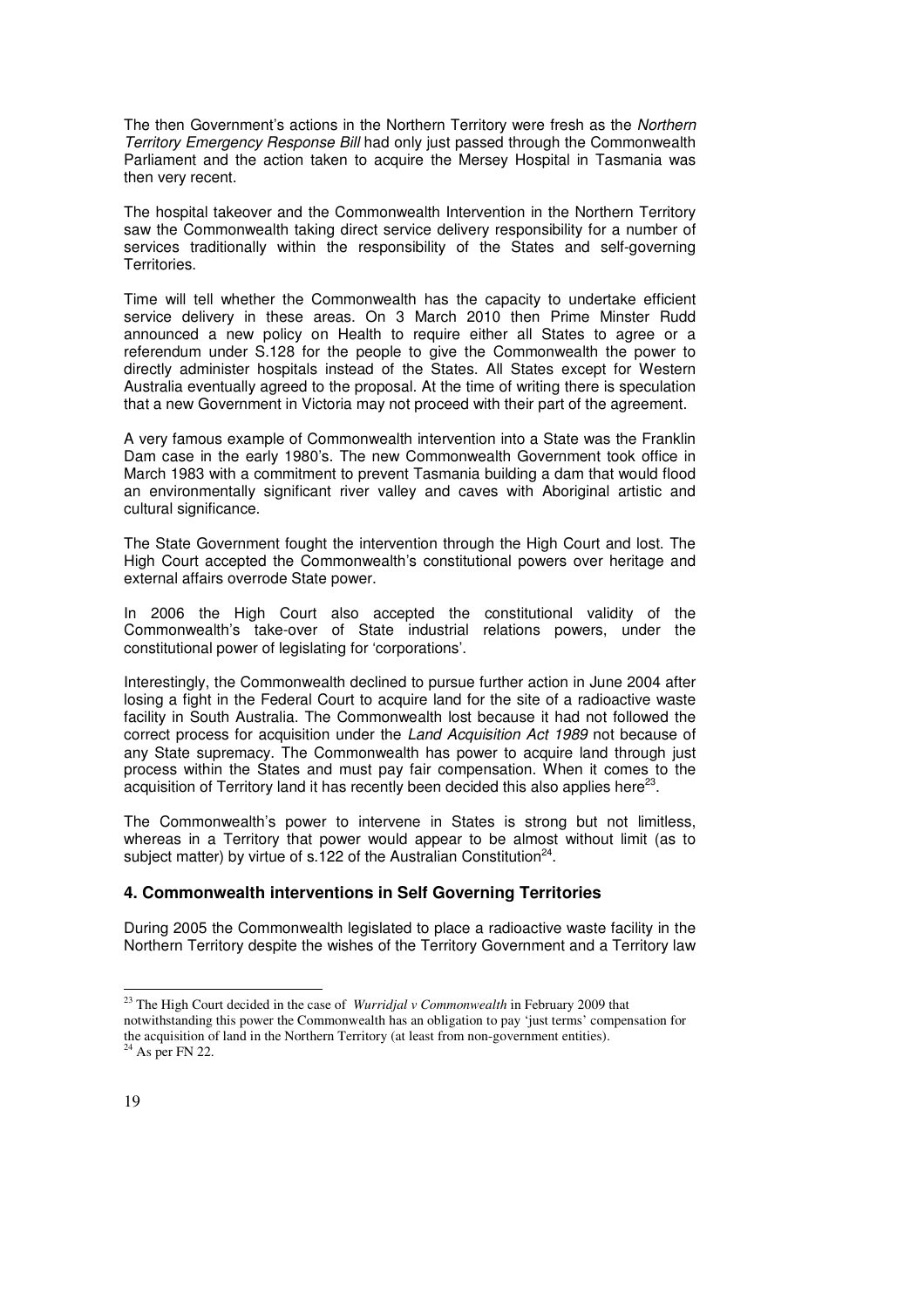called the Nuclear Waste Transport Storage and Disposal (Prohibition) Act 2004 which prohibits such a facility.

The Commonwealth Radioactive Waste Management Act 2005 allowed the Commonwealth to by-pass the Northern Territory Government and deal directly with Northern Territory Land Councils about the site of a proposed radioactive waste facility. The legislation also specifically removed any right to judicial review of Commonwealth decisions under the new law. In March 2010 the Minster for Energy and Resources Hon Martin Ferguson MP announced that the Government would place the facility at Muckaty Station near Tennant Creek.

The 2010 change to the Commonwealth law repeals the 2005 Act and designates Muckaty Station as the site for the facility and negates all Territory law that would inhibit that decision.

Statehood may not prevent radioactive waste being placed in a State; however States may have some capacity to prevent the storage of overseas waste on their land $^{25}$ .

It is worth noting that the original decision not to proceed with South Australia was taken a few months out from a Federal Election and South Australia as a State has 12 Senate and 11 Representative seats. Marginal seat considerations may have influenced the Commonwealth's decision. The Northern Territory's two Senate and two Representative seats make the Territory an easier political target for unpopular measures.

In May 2006, the Australian Capital Territory legislated to recognise same sex relationships. The Commonwealth soon after had the ACT legislation disallowed by the Governor General. A further attempt at a modified Bill in 2007 was abandoned by the ACT Assembly after the Commonwealth told them it would respond in the same manner. A subsequent ACT initiative to introduce a relationships register has been allowed to stand.

The Australian Constitution gives power over marriage to the Commonwealth<sup>26</sup>. The Commonwealth has legislated that marriage is between a man and a woman. The ACT proposal argued its policy did not mimic marriage and was well within power but the Commonwealth determined not to support the proposal as a matter of policy. The ACT Government argued that they had disclosed to the electorate their intentions to legislate to recognise same sex relationships prior to the previous ACT general election.

During 2006 a proposal that the administrative arrangements for Norfolk Island would see Islanders paying tax and losing their duty-free status was considered but abandoned by Government at the last minute. The Commonwealth looked certain to intervene into the governance of the island based on an analysis of the island's system of governance as being unsustainable, as it has no capacity to service its health and education requirements from its tax base. The Commonwealth wanted to see Norfolk Island's contribution to revenue put on par with the rest of Australia.

<sup>&</sup>lt;sup>25</sup> See Statehood Steering Committee Fact Sheet 22 at www.statehood.nt.gov.au (publications)

<sup>&</sup>lt;sup>26</sup> Constitutional Law expert Professor George Williams has argued that same sex marriage may be within power for the States given there was no contemplation of same sex marriage at the time of the drafting of the Australian Constitution.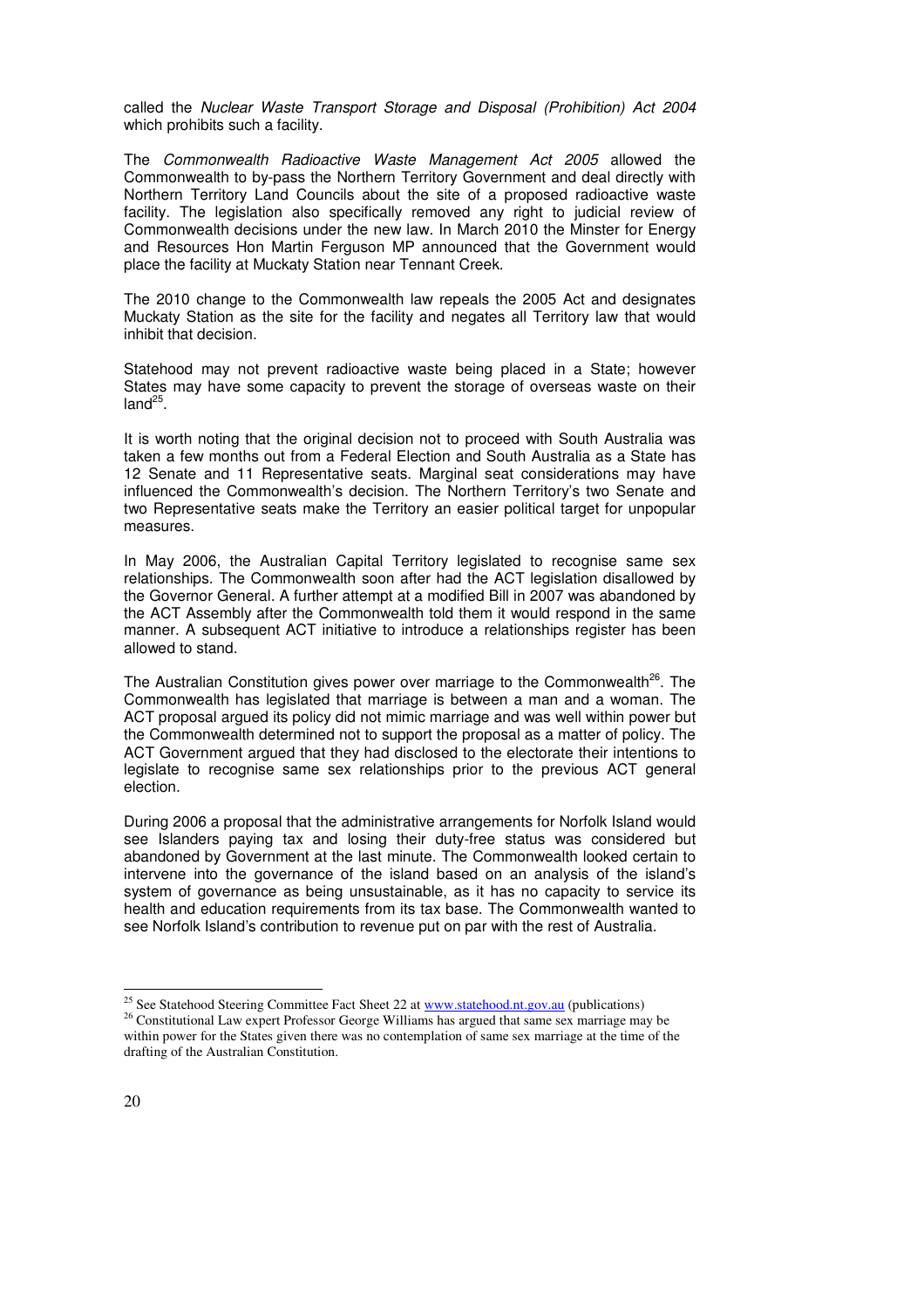The Commonwealth introduced a Bill into the Parliament in 2010 to limit Norfolk Island Self Government. The Bill implements many of the proposed 2006 reforms.

The wishes of the Northern Territory have not always been respected in terms of Commonwealth decisions over our administration. Without any consultation, the Commonwealth announced a significant intervention on 21 June 2007.

The subsequent Northern Territory National Emergency Response Bill passed through Parliament in August that year and cemented Commonwealth powers over a range of normally State-like functions in the Northern Territory.

On its face the legislation requires Territory Public servants to be subject to direction by the Commonwealth as well as Territory Ministers with Commonwealth direction prevailing. In practice the process is less confusing than this appears, however part of the intent of the legislation might be seen as a clear indication of superior power from the Commonwealth to remind the Territory jurisdiction of the ability of the Commonwealth to enter the field when it thinks fit to do so and with no consultation required. This is a take over of areas of responsibility which the Commonwealth could not so easily undertake in a State.

As the then Prime Minister said the day after the announcement: Why now and why in the Northern Territory? ... because we can<sup>27</sup>.

### **5. Land Matters in the Northern Territory**

The Northern Territory Government in its 1989 submission to the Commonwealth on the further transfer of power to the Northern Territory took the view that all land held by the Commonwealth in the Northern Territory should be transferred to the Northern Territory Government at no cost with the Commonwealth only retaining land as agreed between the parties where it was required for Commonwealth purposes<sup>28</sup>.

The Statehood Steering Committee has previously advised the House of Representatives Standing Committee on Legal and Constitutional Affairs that it takes the view the Territory and Commonwealth Governments should negotiate an inprinciple agreement on future ownership of Commonwealth land in the Northern Territory immediately and well in advance of anticipated Statehood.

There has been a long history of discussion about which jurisdiction should exercise legislative power over Aboriginal land currently administered under the Aboriginal Land Rights (Northern Territory) Act (ALRA).

During the 1980s the then Northern Territory Government published an options paper entitled Towards Statehood: Land Matters upon Statehood<sup>29</sup> which reflected their policy of patriation<sup>30</sup> of the ALRA upon Statehood. The options paper outlined three ways of patriating the ALRA.

The first was to provide the ALRA becomes a law of the new State upon Statehood, the second was to repeal the ALRA in the Commonwealth Parliament and to enact a **Comment [b1]:** As a broad and general statement, this has the potential to mislead. More detailed reference to the effect of the legislation as regards "Territory Public servants" and "Territory Ministers" is appropriate.

<sup>&</sup>lt;sup>27</sup> See Statehood Steering Committee Newsletter no 2 July 2007. www.statehood.nt.gov.au (publications)

<sup>28</sup> Background Brief refers to Page 67 of the *1996 Report*.

<sup>&</sup>lt;sup>29</sup> Northern Territory Government, November 1986

<sup>&</sup>lt;sup>30</sup> The term patriation is used to indicate the natural 'home' of the law is the Northern Territory, however it cannot be 're-patriated' as it has never been located as part of the local law.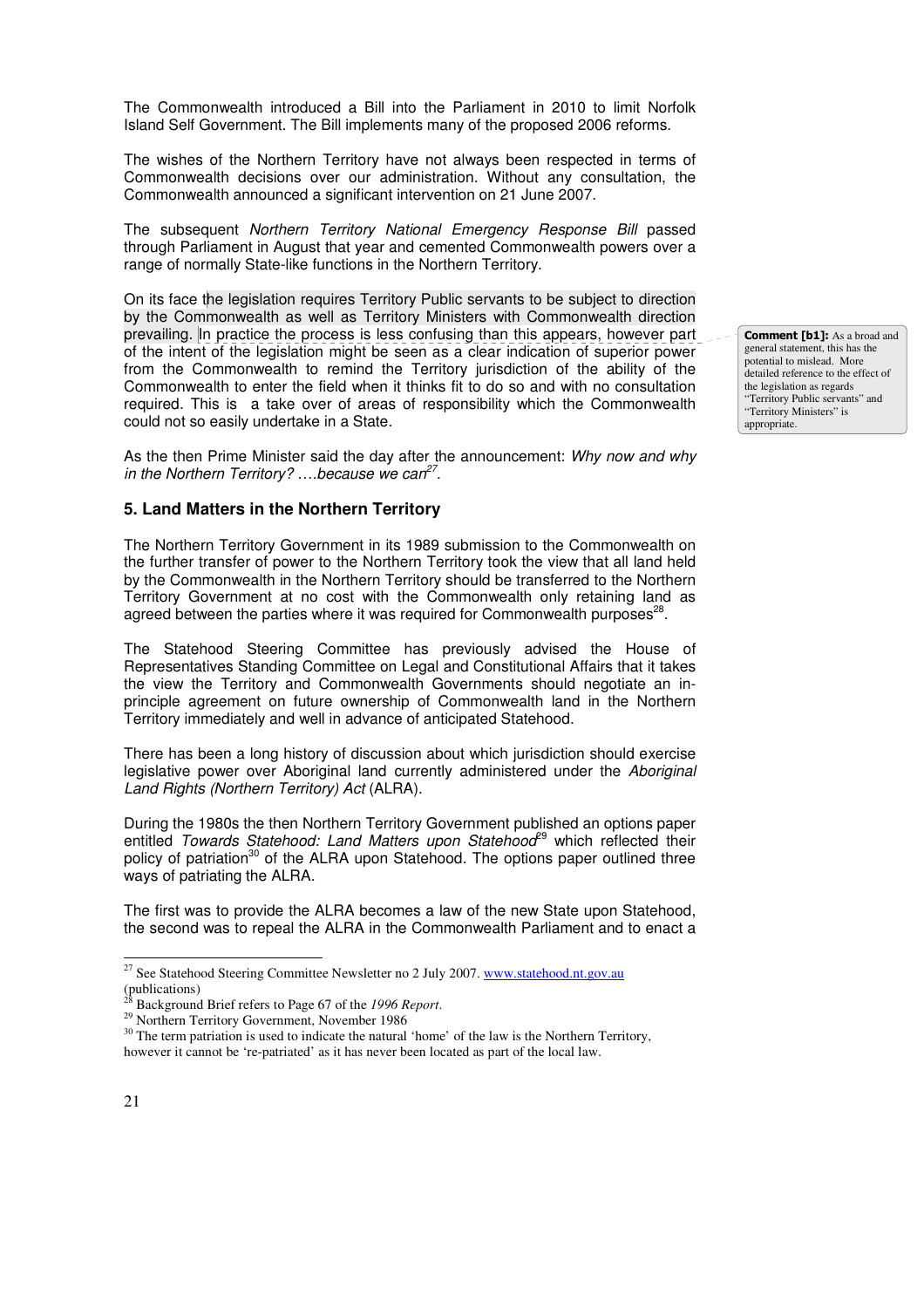revised ALRA in the Northern Territory Assembly with transitional provisions as required and the third was to allow for continued Commonwealth administration for a specified period of time to enable the Territory Assembly to pass its own laws and then move the administration of Aboriginal land in the Territory to the Territory Government.<sup>31</sup>

The previous Sessional Committee of the Territory Assembly published a discussion paper examining Aboriginal land issues in 1993.<sup>32</sup> The Sessional Committee took the view: that no lasting constitutional settlement can occur in the Territory without some appropriate recognition of the importance of land to Aboriginal people in the Territory as the indigenous inhabitants.<sup>33</sup> Things have moved on in the past 18 years, with the commencement of the Native Title Act which has a national application.

After dismissing the notion that all Aboriginal land should be absorbed into ordinary freehold title, the Sessional Committee examined patriating the ALRA.<sup>34</sup> The Sessional Committee took the view that patriation of the ALRA should not occur without adequate constitutional guarantees sufficient to protect Aboriginal interests. However, the Sessional Committee was adamant that subject to such guarantees, the Commonwealth should treat the Northern Territory on an equal basis with the existing States, so that once power was transferred, the new State constitutional provisions would apply and the Territory Parliament could legitimately alter the ALRA subject to the accepted constitutional requirements.

The 1996 Report examined the need for more education and information for Aboriginal Territorians about these issues: ATSIC advise that there needs to be an appropriate education campaign for indigenous residents to explain basic concepts, the implications of NT Statehood and possible patriation of the Aboriginal Land Rights (Northern Territory) Act 1976. Some work has already been done towards this end. The NT accepts the need for an education process and, in cooperation with Aboriginal interests, is preparing a strategy to implement such a program $35$ .

The position of the Territory Government in 1996 was to take part in an inclusive and consultative process. The Statehood Steering Committee took the view the subsequent 1998 Constitutional Convention process was unfortunately deficient in implementing that intention.

The intentions of the Northern Territory Government today in relation to Aboriginal participation in the Statehood process have been expressed in the reference provided to the Standing Committee on Legal and Constitutional Affairs on 18 June 2003 where the then Chief Minister stated: A central principle for the Northern Territory to achieve Statehood is the respect for and proper recognition of the indigenous people of the Territory and that the indigenous people are to be involved in all stages of the process.<sup>36</sup>

Aboriginal organisations in the Northern Territory, particularly the land councils have however indicated to the SSC that the 1998 Indigenous Constitutional Strategy

**.** 

 $31$  Ibid p 6-7

<sup>&</sup>lt;sup>32</sup> Legislative Assembly of the Northern Territory Sessional Committee on Constitutional Development Discussion Paper No 6 *Aboriginal Rights and Issues – Options for Entrenchment* July 1993

 $33$  Ibid p 12

 $34$  Ibid p 13

<sup>35</sup> *1996 Report* page 41

<sup>&</sup>lt;sup>36</sup> Terms of Reference Northern Territory Statehood Steering Committee 17 August 2004 paragraph (d) page i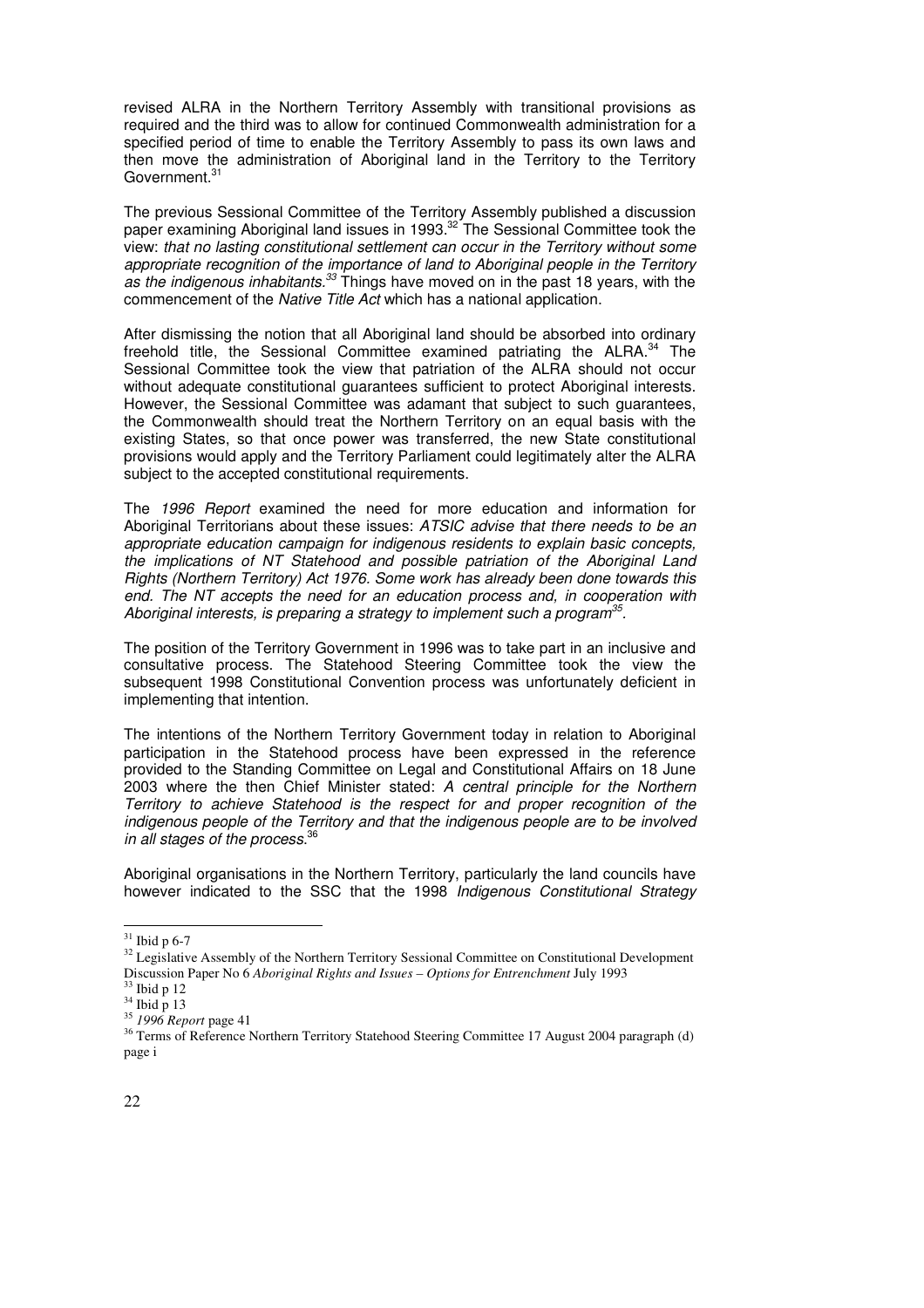Document<sup>37</sup> arising from the Aboriginal Constitutional Conventions at Kalkaringi and Batchelor is very much a living document and the Government's lack of action on a number of fronts concerns them.

The Constitutional Strategy specifies the need for a 'framework agreement' as a prerequisite to further constitutional advancement.

Whilst it appears the land councils are willing to revisit the requirements stated in that document as a prerequisite to Statehood,<sup>38</sup> the statements contained therein appear to remain their starting position. These maters were discussed at many of the 2010 Roadshow Forums.

The Indigenous Constitutional Strategy states: That the Aboriginal Land Rights Northern Territory Act 1976 must remain Commonwealth legislation administered by the Commonwealth.<sup>39</sup>

The Committee did not seek the views of the Territory Government as to whether they feel the ALRA must be patriated to the Territory upon Statehood. As part of discussions and the 2010 public forum campaign the Committee informed participants how the system works now and that whether the ALRA will come under the administration of the Territory upon Statehood is not yet settled.

The 1996 Report states: Patriation of the ALRA would require consultation and negotiations between the Commonwealth and the Northern Territory Government and indigenous people to identify fundamental provisions which they consider require protection and the extent and nature of any constitutional protection.

Detailed negotiation should be undertaken at a government to government level involving the relevant interest groups.

### **6. National Parks in the Northern Territory**

The Commonwealth controls and maintains Kakadu and Uluru - Kata Tjuta National Parks while the Northern Territory Government controls and operates around ninety other national parks.

Outside of Jervis Bay, these are the only national parks, under the direct administration of the Commonwealth on the Australian mainland.

Leasing agreements are in place between traditional owners and the Commonwealth to allow the land in question at Kakadu and Uluru to be operated as National Parks. The transfer of the lease agreements and ongoing maintenance is a matter for discussion in the context of Northern Territory Statehood.

**.** 

<sup>&</sup>lt;sup>37</sup> Indigenous Constitutional Strategy Northern Territory, Incorporating: The Kalkaringi Statement; Constitutional Convention of the Combined Aboriginal Nations of Central Australia, Kalkaringi 17-20 August 1998 and Resolutions of the Northern Territory Aboriginal Nations on Standards for Constitutional Development Northern Territory Indigenous Constitutional Convention, Batchelor College 30 November – 4 December 1998. Published 1999 by ATSIC, the Central Land Council and the Northern Land Council.

<sup>&</sup>lt;sup>38</sup> The SSC has met the Northern Land Council and the Central Land Council on sperate occasions to commence discussions on the content of the *Indigenous Constitutional Strategy* document and to seek any update on the position of the land councils given eight isn't it more than 8 years?? years have elapsed since the councils considered the issue of Statehood in detail.

 $^{39}$  Page  $\,$ 

 $40$  Page 45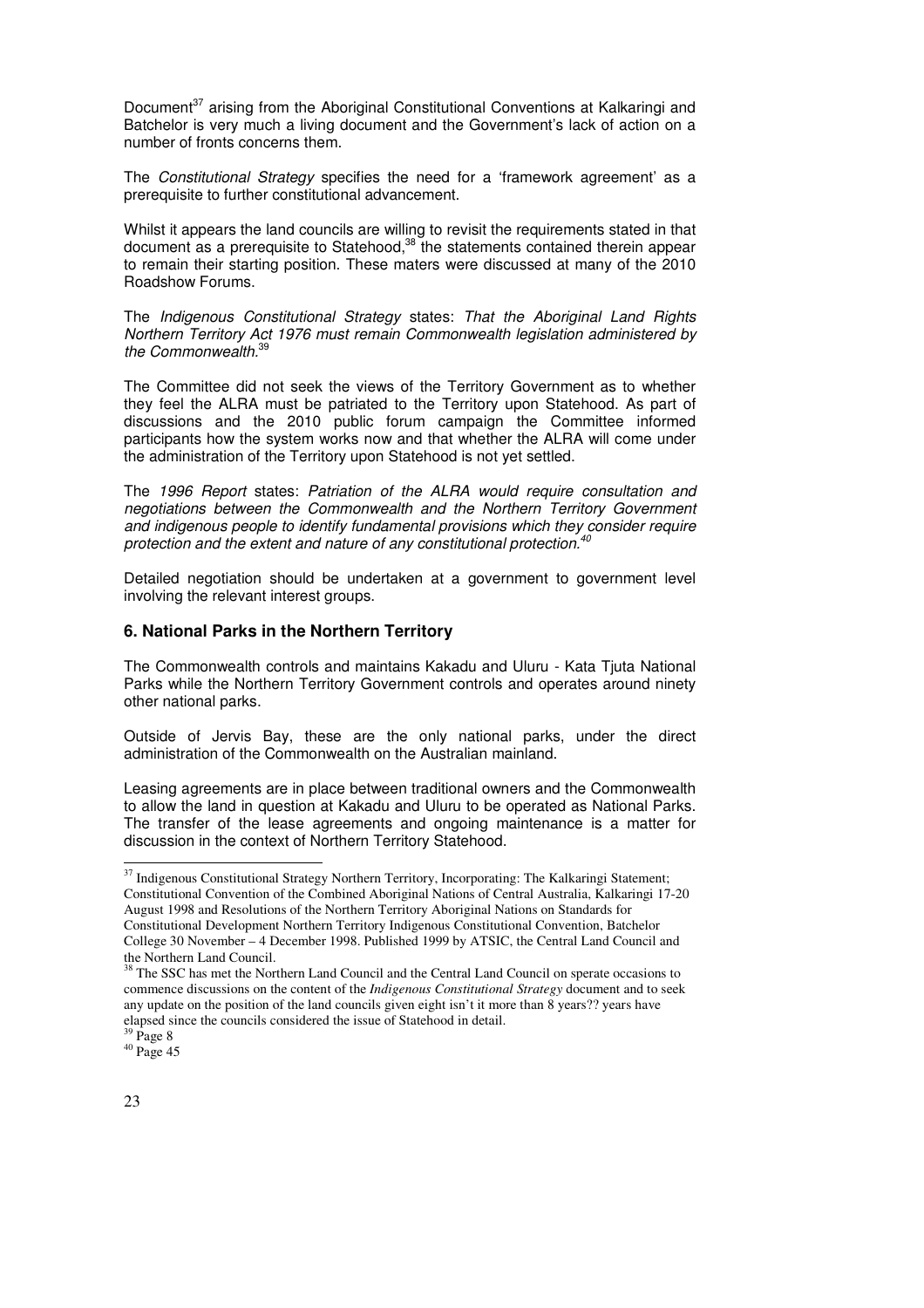It is apparent the Commonwealth could enact laws for the conservation and protection of much of the natural environment and Aboriginal heritage in existing parks supported by various heads of Commonwealth power, particularly ss.51(i), 51(xx), 51(xxvi) and 51(xxix) of the Constitution, but it seems this would probably not extend to ongoing management of national parks in a future State unless included in the terms and conditions.

The Commonwealth needs to determine as a matter of policy whether it wishes to retain control over the two subject national parks as a term or condition of Northern Territory Statehood or whether it would transfer the land held on its behalf by the Director of National Parks to the Northern Territory along with the assignment of any lease from traditional owners.

The Committee felt that the Northern Territory having equal status with the existing States should be considered in this context. This does not mean the Northern Territory may not agree to a negotiated process or agree to the administration of these two national parks by the Commonwealth. Any decision should be by proper mutual agreement.

The 1987 Northern Territory Options Paper on National Parks<sup>41</sup> outlines administrative arrangements that remain remarkably current.

The Ashmore and Cartier Islands are Commonwealth territory separate to the Northern Territory and have been since self government in 1978. The Northern Territory has previously been vocal about the 'loss' of these islands, however not for some years.

Twenty years ago, a Commonwealth Parliamentary Committee recommended the islands be incorporated into the Northern Territory. The Commonwealth responded at the time by stating it would consider the recommendation in the context of Northern Territory Statehood.

The Committee took the view there is no need for the Commonwealth to wait. There is nothing to prevent the Commonwealth coming to a conclusion on this issue in consultation with the Northern Territory and making a public decision to either incorporate the islands into the Northern Territory now or to the new State, if and when Statehood occurs, or to retain them as Commonwealth territory into the future.

The views of Territorians are important for further consideration of these land and parks issues.

### **7. Minerals in the Northern Territory**

Mining earns more than any other industry in the Northern Territory. According to the Minerals Council, the Territory's mining and mineral processing industries contribute at least \$4.1 billion in value of production each year.

Royalties to the NT Government are around \$48 million and a further \$3.1 million is paid by the Commonwealth Government as a grant in lieu of uranium royalties. Offshore oil and gas falls under the Commonwealth Government's jurisdiction.

<sup>-</sup><sup>41</sup> Ibid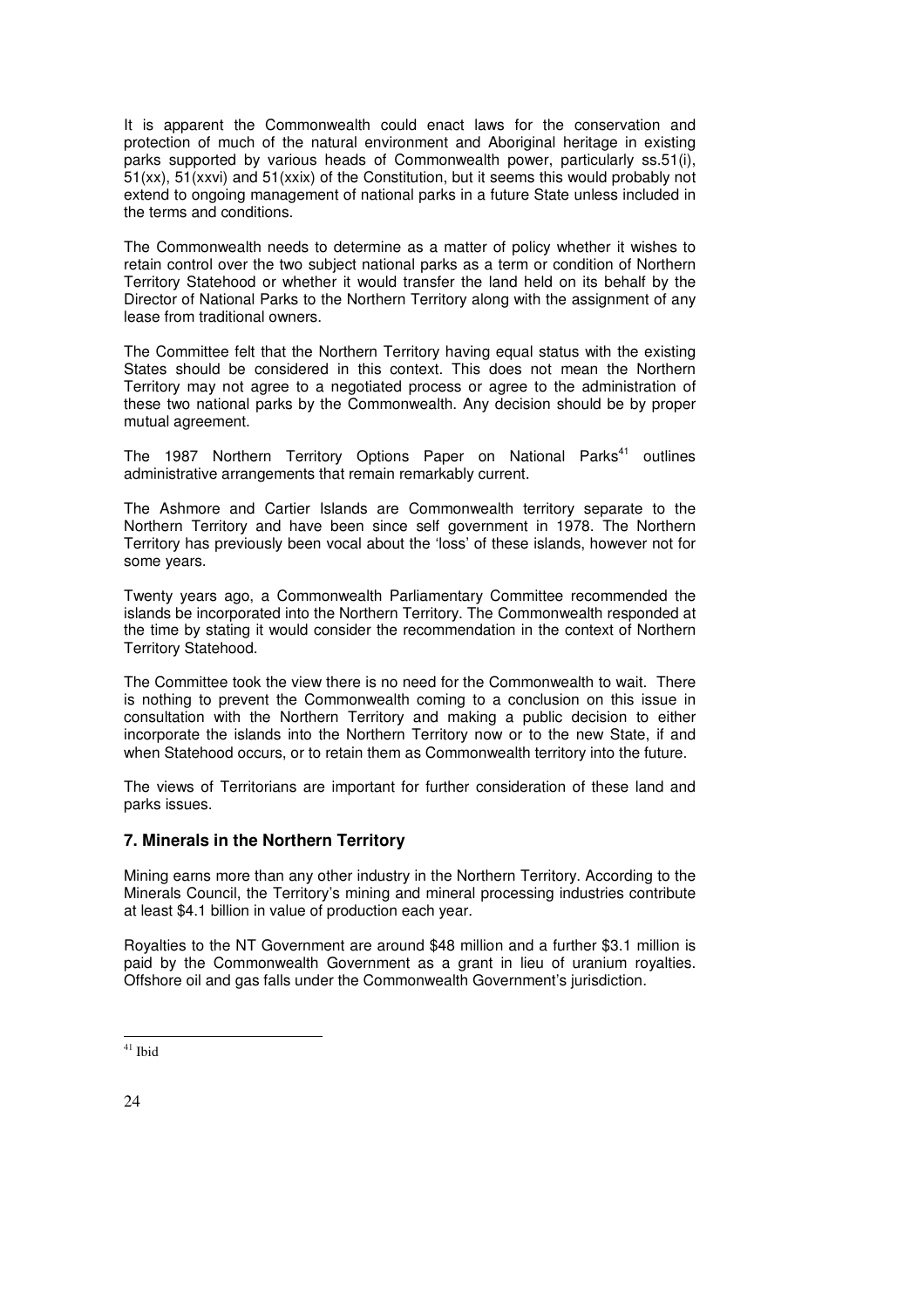The vast majority of the Territory's exports are from the resource industry. Mining in the Territory is a growth industry and provides direct employment for many thousands of people. Indirectly, mining is estimated to provide 10,000 jobs.

Should the Northern Territory control all its resources? Any change to current arrangements may not be automatic upon Statehood.

They will be negotiated as a part of the terms and conditions the Commonwealth and the Northern Territory discuss when setting the conditions for Territory Statehood.

The Mineral Royalty Act (NT) levies a royalty on mineral commodities that applies to most mines and mineral commodities in the Northern Territory with the exception of quarries for extractive minerals, uranium mines and mines operating under specific royalty agreements. Mining royalties in the NT are a flat 20% of profits not 'ad valorem' as in other jurisdictions. With various tax deductions, criticism has been levied in the past that some miners may be able to avoid paying royalties by never making a 'profit'.

Royalties paid from mining on Aboriginal land are paid to the Commonwealth then come back into the Territory

Existing arrangements allow for royalties to be paid directly to the Northern Territory Government, and an equivalent amount paid by the Commonwealth Government to the Aboriginal Benefit Trust Account and distributed according to a formula set out in the Commonwealth Land Rights Act.

The Commonwealth's proposed mining profits tax regime may have an impact into the future.

The control and development of our minerals is important to Territorians. Through the Statehood process the Commonwealth and the Territory will be deciding who owns and controls what minerals in the Northern Territory. Your views on this are important too.

Mining of uranium or other prescribed substances within the meaning of the Atomic Energy Act 1953 and regulations and or rights in respect of Aboriginal land under the Aboriginal Land Rights (Northern Territory) Act 1976<sup>42</sup> are expressly reserved powers still held by the Commonwealth.

During 1987 the Northern Territory Government published an options paper that amongst other things considered the issue of the control of uranium resources in the Northern Territory.<sup>33</sup> That paper expressed - in relation to resources the basic position of the Northern Territory Government is that upon Statehood, all resources in the new State, other than those held by the Commonwealth for genuinely federal type purposes, should be owned and controlled by the new State.<sup>44</sup>

Who owns uranium determines who mines it. The Committee's overriding principle of eventual equality meant that as a State they took the view the Territory must own and manage its own mineral resources including uranium.

<sup>42</sup> Sub Clauses 2(a) and 2(b) of *The Regulations*.

<sup>43</sup> *Towards Statehood – Minerals and Energy Resources Upon Statehood* April 1987

<sup>&</sup>lt;sup>44</sup> Ibid page 2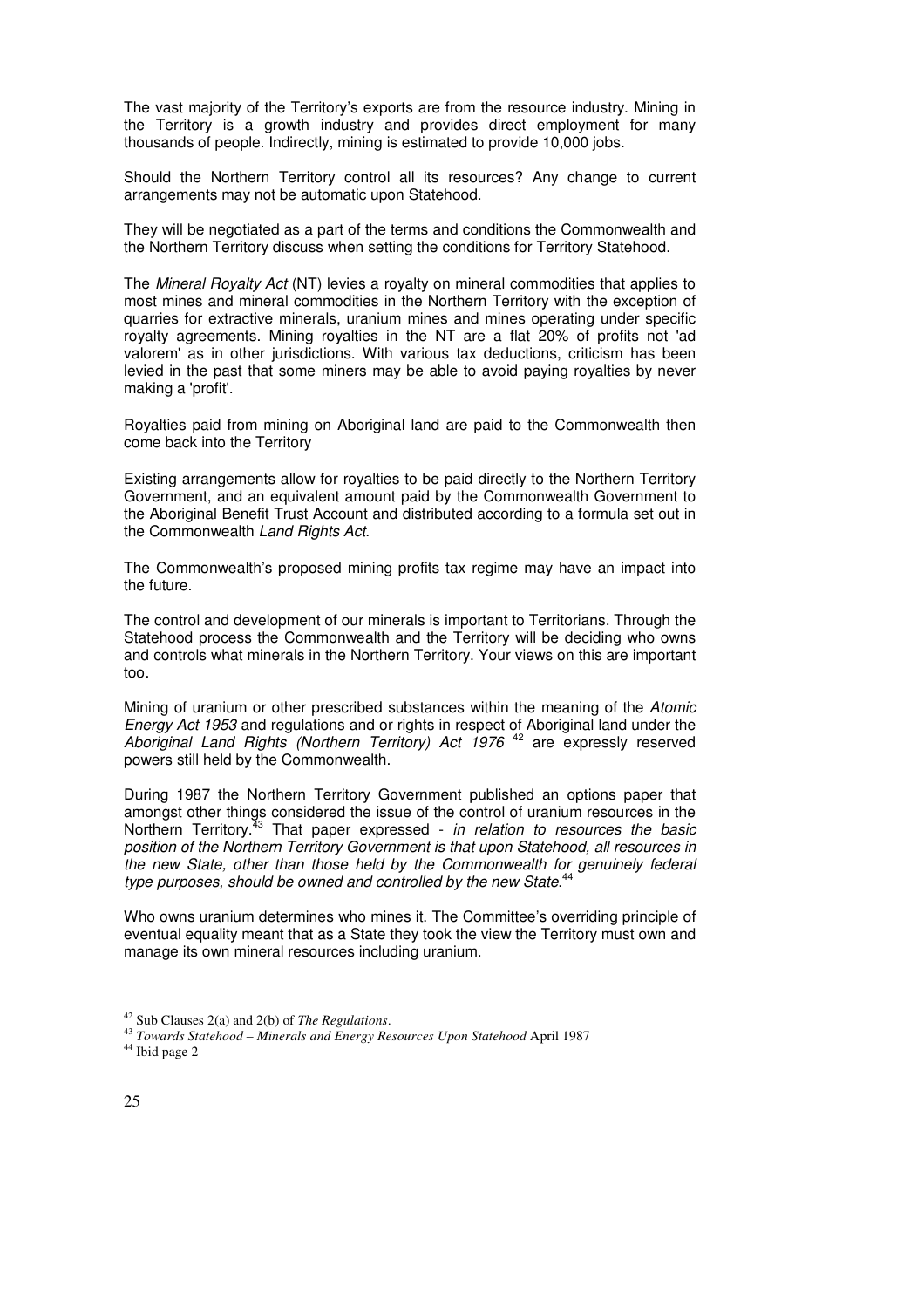Minerals as they occur in the two Commonwealth controlled national parks and minerals as they occur on Aboriginal land are also matters to be resolved in the context of Northern Territory Statehood. Because much of the currently known uranium ore bodies in the Northern Territory are on Aboriginal land, there is a direct link between the ownership of the land, the royalties, the decision making to mine and the terms and conditions of Statehood.

Where deposits are not on Aboriginal land such as the Angela and Pamela deposits south of Alice Springs (which have been subject to a recent Territory Government announcement that it does not support mining there) so long as we are not a State it will still be a matter for the Commonwealth to decide as to whether the mineral is extracted.

The future administration of the Alligator Rivers Region, (ARR) now primarily under Commonwealth administration is an integral part of that consideration.

So long as day to day administration and environmental control over uranium mines in the Northern Territory falls under the Territory Government and the final power to mine or not is reserved to the Commonwealth, confusion will prevail in these vital maters. The SSC submits this confusion is bad for business, prosperity and potential growth.

The Commonwealth retains all minerals not just uranium in the ARR, whereas the Territory controls other minerals occurring elsewhere in the Territory.

There is also potentially some confusion and blurring of the issues<sup>45</sup> associated with the proposed placement of a radioactive waste facility in the Territory and the control of uranium mining in the Northern Territory.

The Committee consistently supported Commonwealth engagement in discussions with the Territory Government on the future ownership and control of uranium as part of the terms and conditions of Statehood and make clear in advance the Commonwealth's intentions with regard to future ownership of this resource.

It would also be desirable for the Commonwealth to state its position on the future payment of royalty equivalencies for minerals mined on Aboriginal land.

Previous Territory Governments took the view that since the Commonwealth entered into the agreements under Commonwealth legislation with no input from the Northern Territory administration, the liability should remain with the Commonwealth upon Statehood.<sup>46</sup> The Commonwealth may have a different view.

Royalty payments for resources mined pursuant to mining titles, granted by a new State Government after a grant of Statehood, is another matter to consider in this context and will be a matter determined in conjunction with determining the future administration of the Aboriginal Land Rights (Northern Territory) Act.<sup>47</sup>

**.** 

<sup>&</sup>lt;sup>45</sup> SSC Member Ms Kezia Purick in her capacity as CEO of the NT Minerals Council discussed the blurring these two issues in a radio interview with Richard Margetson on ABC Radio Darwin (8DDD) on 4 August 2005

<sup>46</sup> Options Paper April 1987 Pages 9-10

<sup>47</sup> The *1996 Report* notes at page 47 *The question of ownership and control of uranium…is unable to be divorced from the wider issues of the ALRA and its possible patriation; national parks; environmental concerns and Aboriginal concerns generally*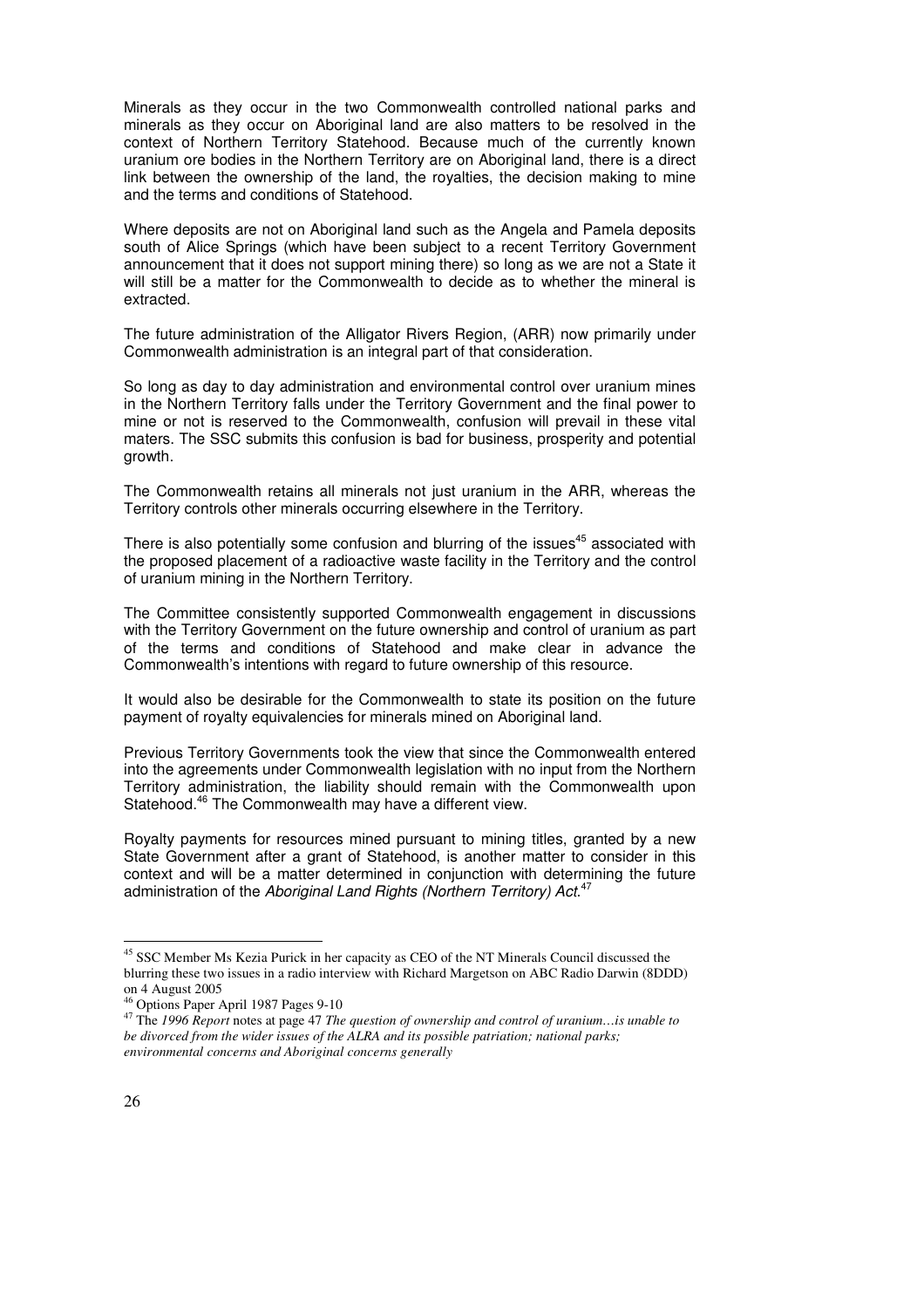### **8. Industrial Relations in the Northern Territory**

During 2006 the Northern Territory joined other jurisdictions challenging the Commonwealth's use of the corporations power under the Australian Constitution to implement the Commonwealth's Work Choices reforms.

A change of Government at the Federal level since then means Work Choices has been replaced with *Fair Work Australia*, and the Northern Territory remains subject to the Commonwealth's industrial relations system.

In spite of Regulation 4 of the Northern Territory Self Government Regulations which states the Northern Territory has competence under s.35 of the Self Government Act to have executive authority over "Labour relations (including training and apprenticeship and workers' compensation and compulsory insurance or indemnity therefor)", s.53 of the Self-Government Act specifies the superior application of the Workplace Relations Act 1996 (as amended by Fair Work Australia reforms.)

From the Commonwealth's previous approach to these jurisdictional issues it would appear unlikely the Commonwealth would entertain the Northern Territory assuming its own industrial relations regime upon Statehood.

The future of industrial relations in the Northern Territory as a new State would be a matter of government to government negotiations.

### **9. Other Existing Limitations under the Self Government Act**

The Northern Territory Self Government Act authorises the capacity of Territory Ministers to make valid laws as per Annexure 1 of this paper.

Section 6 of the Self-Government Act confers a plenary legislative power upon the Northern Territory which is as extensive as the legislative powers of the States, however, the power is constrained by other parts of the Self-Government Act, and the overall capacity of the Commonwealth to repeal or further amend that Act at any time if it so wishes

### **10. Representation in the Australian Parliament**

How would the new State be represented in the Commonwealth Parliament?

Representation levels have been an issue for Australians living in the Northern Territory since guaranteed levels of representation were lost on 1 January 1911 when South Australia officially surrendered the Northern Territory to the Commonwealth pursuant to s.111 of the Constitution.<sup>48</sup>

In 1986 the then Territory Government determined that conformity with the population quota for the House of Representatives and a phased increase in representation in

<sup>48</sup> *111. The Parliament of a State may surrender any part of the State to the Commonwealth; and upon such surrender, and the acceptance thereof by the Commonwealth, such part of the State shall become subject to the exclusive jurisdiction of the Commonwealth.*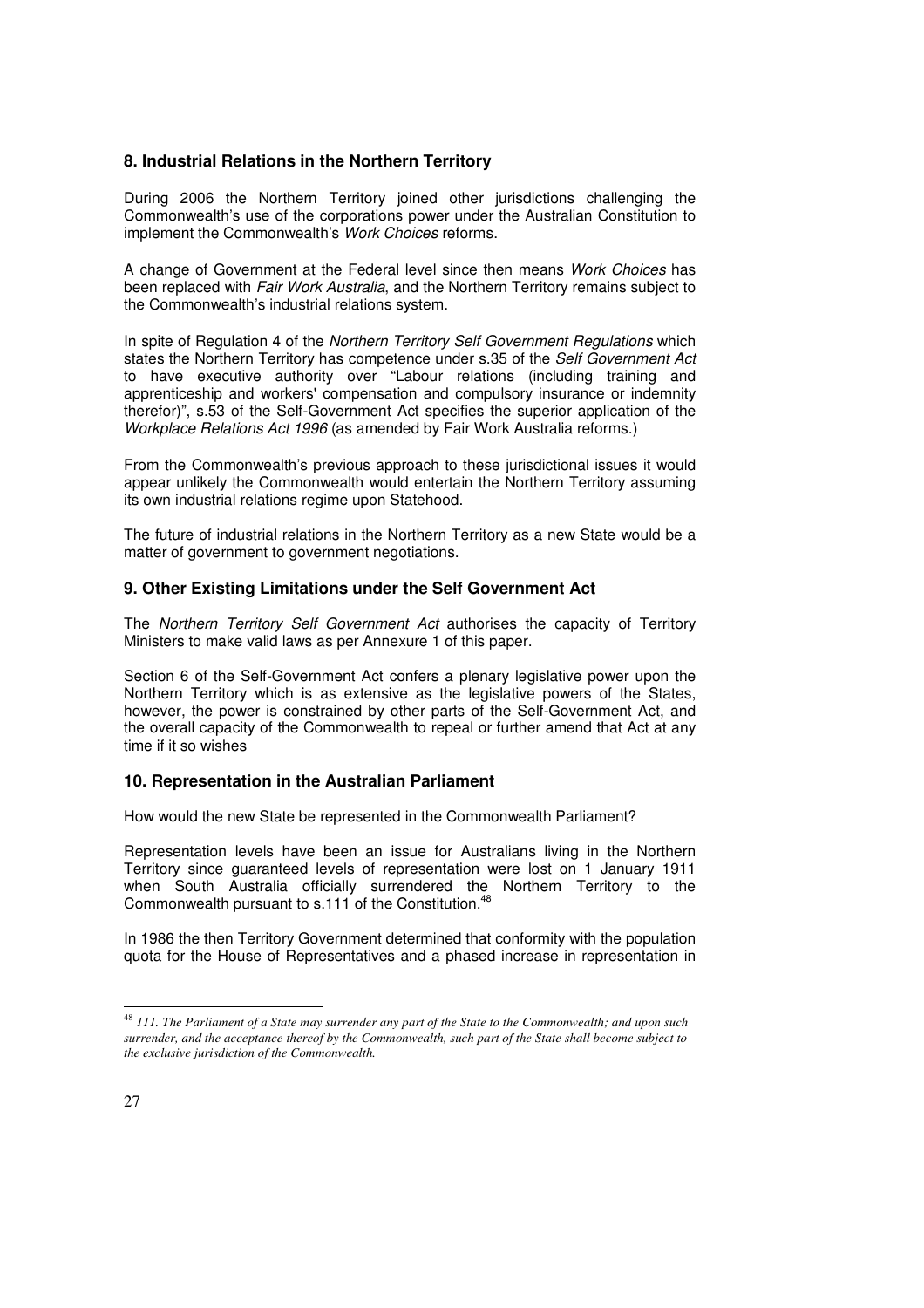the Senate based on election cycles was their preferred approach to terms and conditions of Statehood with regard to representation issues.

The (then) Chief Minister in 1986 stated: no relationship between population size and senate representation will be accepted.<sup>49</sup> Flexibility in the formula toward equality in Senate numbers was canvassed at different times, for example Chief Minister Perron in 1994 floated two possible paths to achieving Senate equality one taking 12 years, the other 24 years $50$ .

Territory representation is an important issue and was outlined in some detail in a document published by the then Chief Minister in 1986 and again in the 1996 Report. As at 31 May 2005, the Northern Territory had 111,527 voters for its two House of Representatives seats.

The Commonwealth Constitution outlines the formula for determining State representation entitlements.<sup>51</sup> The High Court has determined the Constitution does not guarantee an equal number of electors or people in each division.<sup>52</sup> However the quota in s.24 of the Commonwealth Constitution requires there to be an apportionment of the number of House of Representative seats in each state based on a population quota. It is uncertain if this apportionment system can be varied for a new state under the terms and conditions power.

The ability of the Commonwealth to pass legislation to permit, restrict, or even abolish levels of representation for the Territories is the reality. Political 'interference' with the system of representation has been a catchcry for Statehood since the Territory obtained its first limited Commonwealth representation in 1922. It is only as a State that the quota system could be protected as set out in the Commonwealth enabling legislation so that it cannot thereafter be unilaterally varied.

Similarly the agreement on Senate representation should be incorporated into the terms and conditions process.

There are some constitutional doubts as to whether the s.121 method can be used to impose a different constitutional relationship with the Commonwealth on the new State as compared with existing States.<sup>53</sup> That is not to say the Commonwealth could not rely upon other constitutional powers to do so.

<sup>&</sup>lt;sup>49</sup> Ministerial Statement Page 5

<sup>50</sup> Agenda Paper for 1994 Leaders (Premiers) Conference, Provided to the Statehood Steering Committee by the Department of the Chief Minister.

<sup>&</sup>lt;sup>51</sup> S.24 - The House of Representatives shall be composed of members directly chosen by the people of the Commonwealth, and the number of such members shall be, as nearly as practicable, twice the number of senators. The number of members chosen in the several States shall be in proportion to the respective members of their people, and shall, until the Parliament otherwise provides, be determined, whenever necessary, in the following manner –

**i.**) A quota shall be ascertained by dividing the number of the people of the Commonwealth, as shown by the latest statistics of the Commonwealth, by twice the number of senators:

**ii.)** The number of members to be chosen in each State shall be determined by dividing the number of people of the State, as shown by the latest statistics of the Commonwealth, by the quota; and if on such division there is a remainder greater than one-half of the quota, one more member shall be chosen in the State. But notwithstanding anything in this section, five members at least shall be chosen in each Original State.<br><sup>52</sup> Attorney-General (Cth); Ex Rel. McKinlay v. The Commonwealth; South Australia v. The

Commonwealth ; Lawlor v. The Commonwealth [1975] HCA 53; (1975) 135 CLR 1 (1 December 1975)

 $\frac{53}{31}$  The discussion also applies to whether the new State could be given a status 'superior' to existing states on some fronts. See Colin Howard *Statehood On Conditions* Chapter 2 in Australia's Seventh State Peter Loveday and Peter McNab (eds) NT Law Society/ANU 1988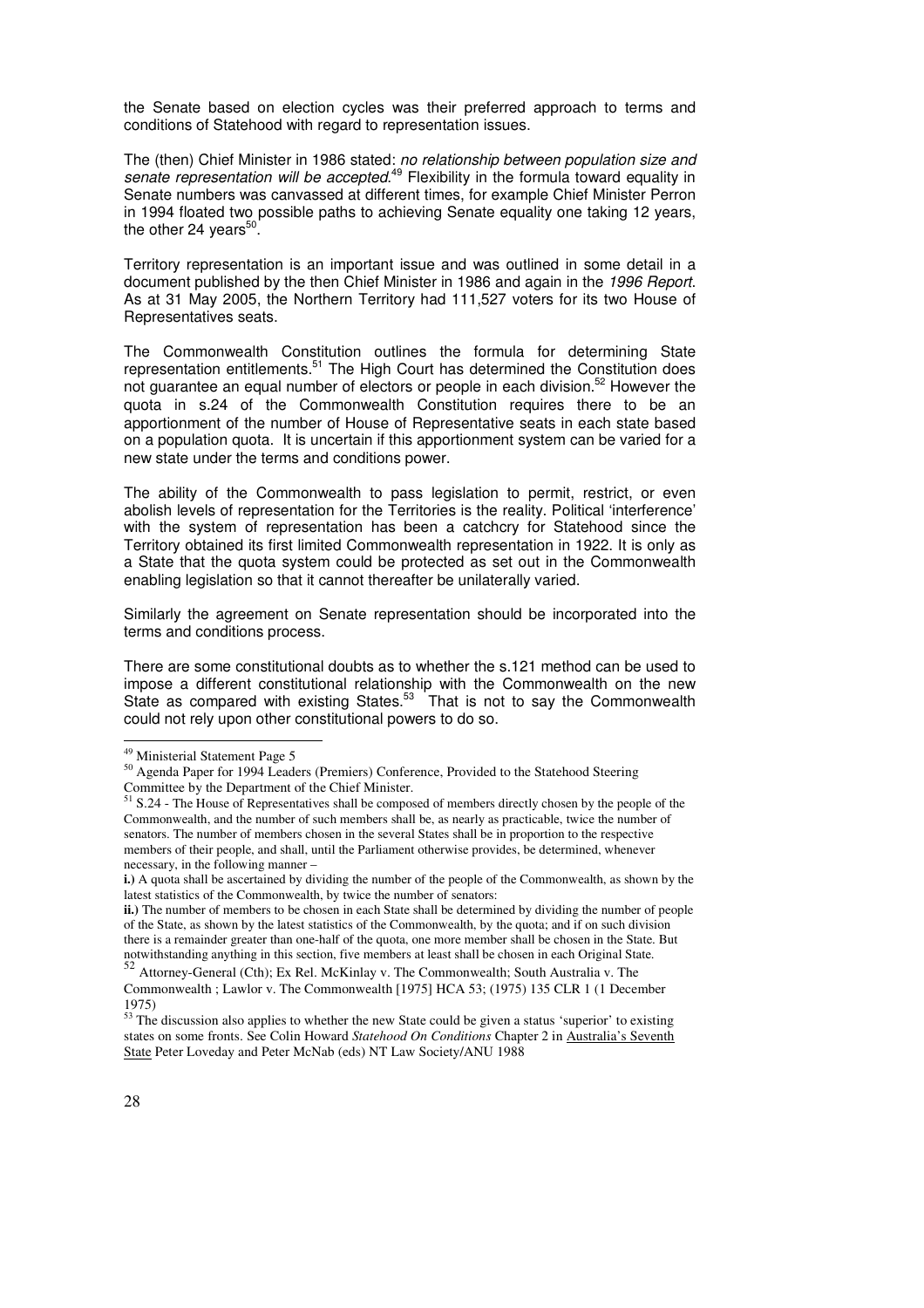The issue of representation must be resolved at a government to government level prior to any question being put to the people of the Northern Territory as to whether they want Statehood. When Territorians are able to make an informed decision on what Statehood means a referendum will be meaningful.

Original States, those colonies that came together in 1901 to become States, have a guarantee of five members of the House of Representatives (the 'Peoples' House) and an equal number of Senators (the 'States' House).

The Senate is comprised of 76 Senators, 12 from each of the States and two each from the Australian Capital Territory and the Northern Territory.

Section 24 of the Australian Constitution provides that the House of Representatives will comprise approximately twice as many members as there are Senators, so as the House has grown since federation in 1901 so has the number of Senators.

Originally each state had six senators (1901 – 1948) then ten senators (until 1984) and now 12 Senators each.

Because of the nexus provision (s.24 of The Constitution) it is vital to remember that should the Northern Territory obtain more Senators, the House of Representatives membership will grow to keep the required balance of approximately twice the number of Senators.

For instance, if the Northern Territory were to achieve an instant boost of an additional ten senators bringing the number up to twelve, that would mean up to twenty additional members would be added to the House of Representatives. Most of these would flow naturally to the larger States (in terms of population).

It is unlikely the Commonwealth Government would welcome thirty additional politicians into the Australian Parliament at one time. The creation of more political positions is likely to be unpopular with the electorate and a government looking after its own electoral interests would be concerned a change of government could be the immediate result.

The Statehood Steering Committee did not advocate instant equality. However, the Committee took the view that eventual equality is the only truly democratic goal and Statehood is not worth pursuing if the new State was forever doomed to a lesser number of Senators.

How could this be achieved? A submission by Senator Trish Crossin to the House of Representatives Committee Inquiry in 2006 provides a possible model for consideration<sup>54</sup>.

The Senator's model examines the possibility of four senators upon Statehood with an additional four added twelve years later and the final four coming in twelve years hence. Senate equality would therefore be about 25 years away from the date of Statehood.

When it comes to the House of Representatives the Northern Territory would not be in a position to make a claim to five members of the House of Representative because the Northern Territory is not an 'Original State'. Original States (as outlined

<sup>54</sup> www.aph.gov.au/house/committee/laca/ntstatehood/subs/sub004.pdf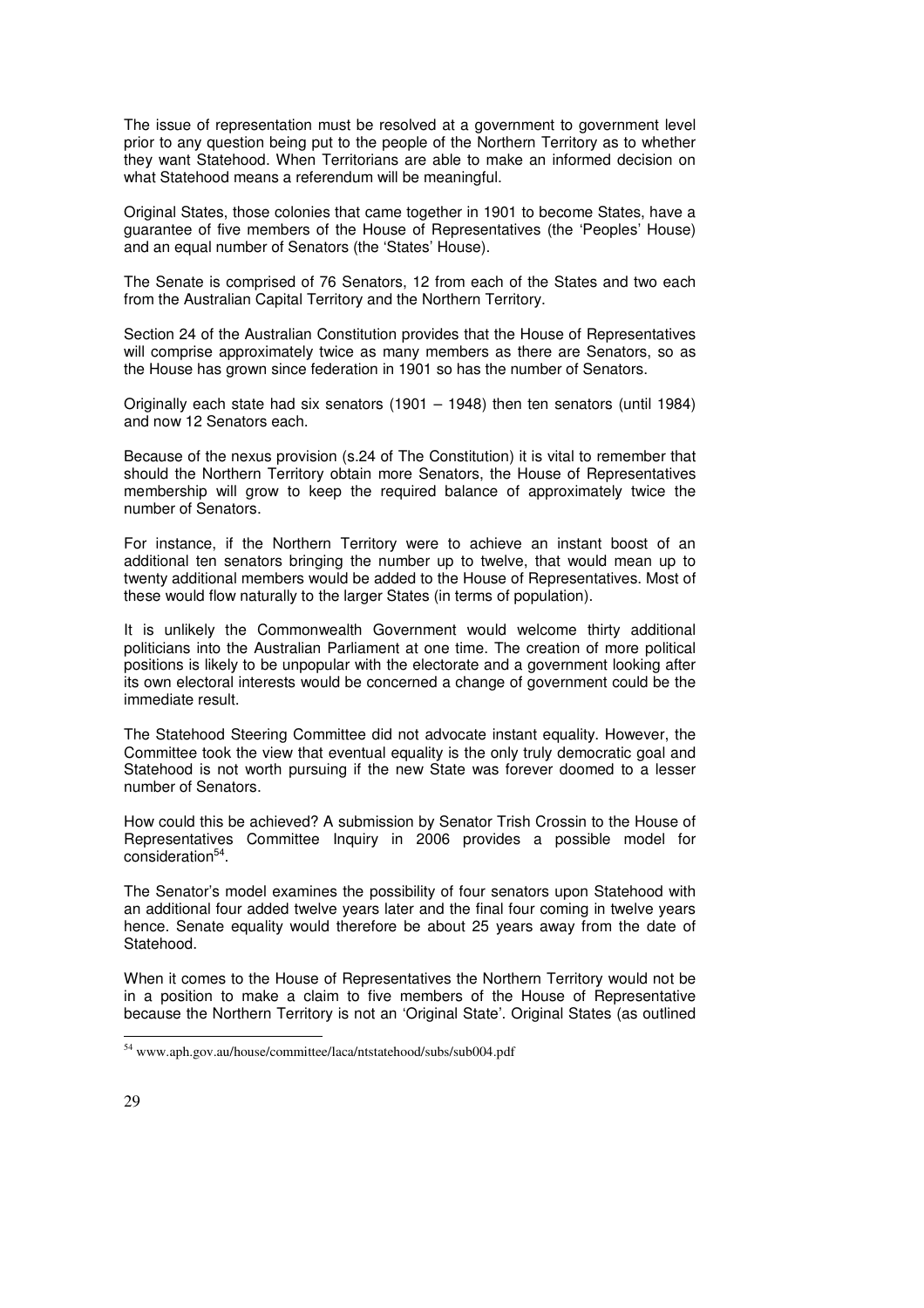above) have such a guarantee; however, a new State cannot expect to enjoy such a privilege today. The rationale in the 1890s was to encourage the colonies to come together and form the single Australian nation. Today, whilst we seek the continent becoming a complete federation rather than continuing with the anomaly of the Northern Territory being unequal in the federal system, it would be difficult to argue an entitlement to five members of the House of Representatives irrespective of our population base.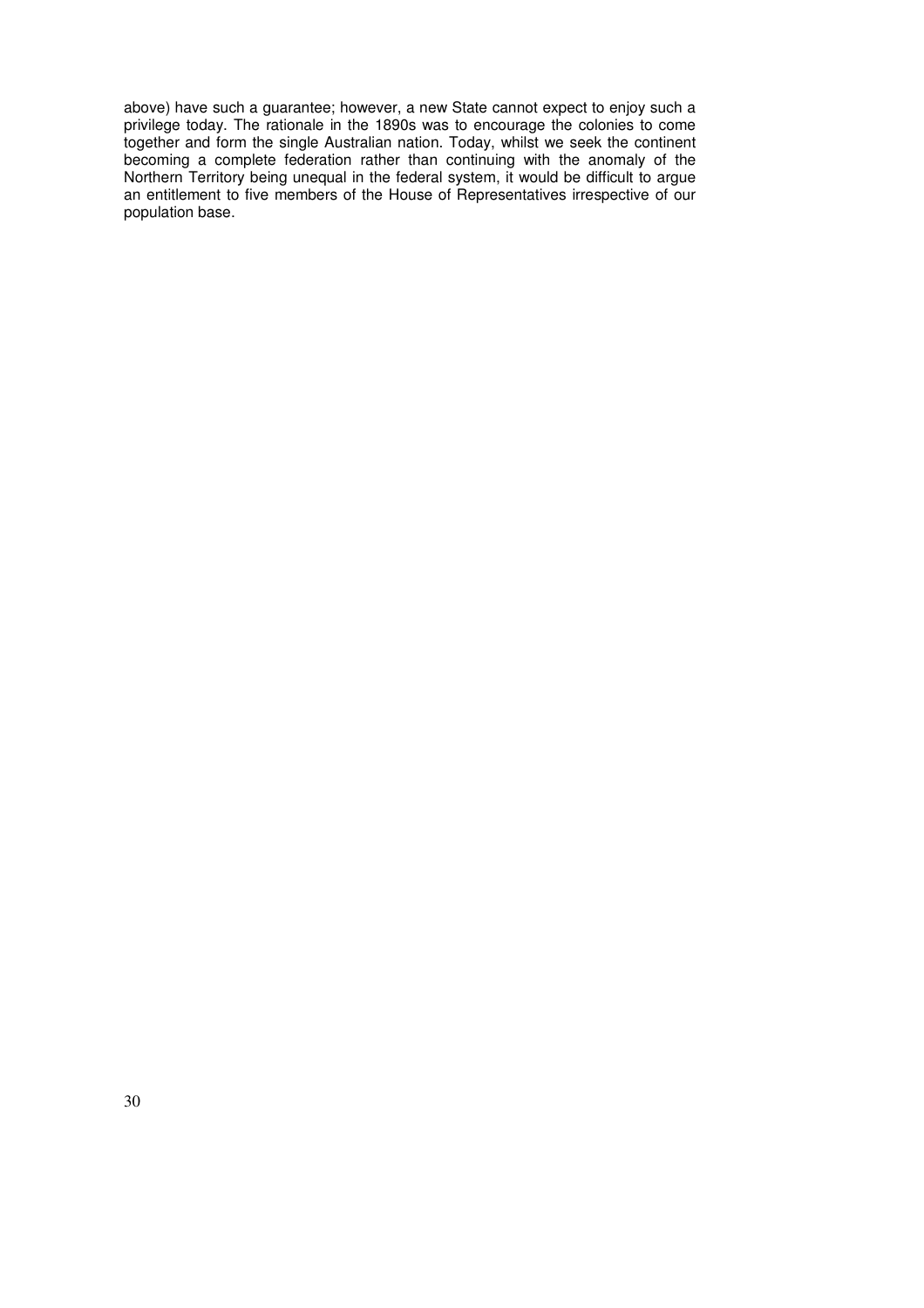# **PART THREE**  Territorians Having a Say

### **1. A Statehood Referendum**

During 2007 the Statehood Steering Committee undertook a Mock Referendum asking three questions.

1. Do you agree the Northern Territory should become a State under the Australian Constitution?

2. Do you agree the Northern Territory, as a new State, should have the same powers as the existing States of Australia?

3. Do you agree the Northern Territory, as a new State, should have the same number of Senators as the existing States of Australia?

The results were overwhelmingly positive for the first two questions and more marginally positive for the third question. The results can be viewed on-line at www.state7.com.au.

The difficulty with a referendum question that simply asks do you want Statehood? begs the question; what sort of Statehood? This paper has attempted to analyse some of the issues raised by that second question.

It is only with information about what the terms and conditions of Statehood may be and what would be contained in a State Constitution (see separate discussion paper: Constitutional Paths to Statehood published May 2007) that Territorians will be truly informed to make a decision as to whether they wish to support the Statehood that will be on offer.

The Territory community can only take the Statehood process so far. Territorians may determine what we think the terms and conditions should be, and decide what should be in a Constitution that underpins the way the new State is governed, but it is difficult to support Statehood unless and until the Commonwealth Government makes it clear what it *determines* to be the terms and conditions of Statehood and that includes any views that Commonwealth has on the final draft of the Northern Territory State Constitution.

Under S.121 of the Australian Constitution only the Commonwealth has this final power. It is up to Territorians to ensure that when we go to a referendum we are doing so as informed voters. The Statehood Steering Committee has urged the Northern Territory Government to ensure the Commonwealth engages in a meaningful process to disclose the terms and conditions it is willing to permit well ahead of asking Territorians to vote in a referendum to support Statehood.

### **2. The Commonwealth Decision Makers**

The Australian Constitution says the Australian Parliament will determine the terms and conditions. In reality it will be the Government of the day possibly tempered by any negotiations required to obtain Senate support.

The Statehood Steering Committee acknowledged the Northern Territory Legislative Assembly provides multi partisan support for Statehood and took the view the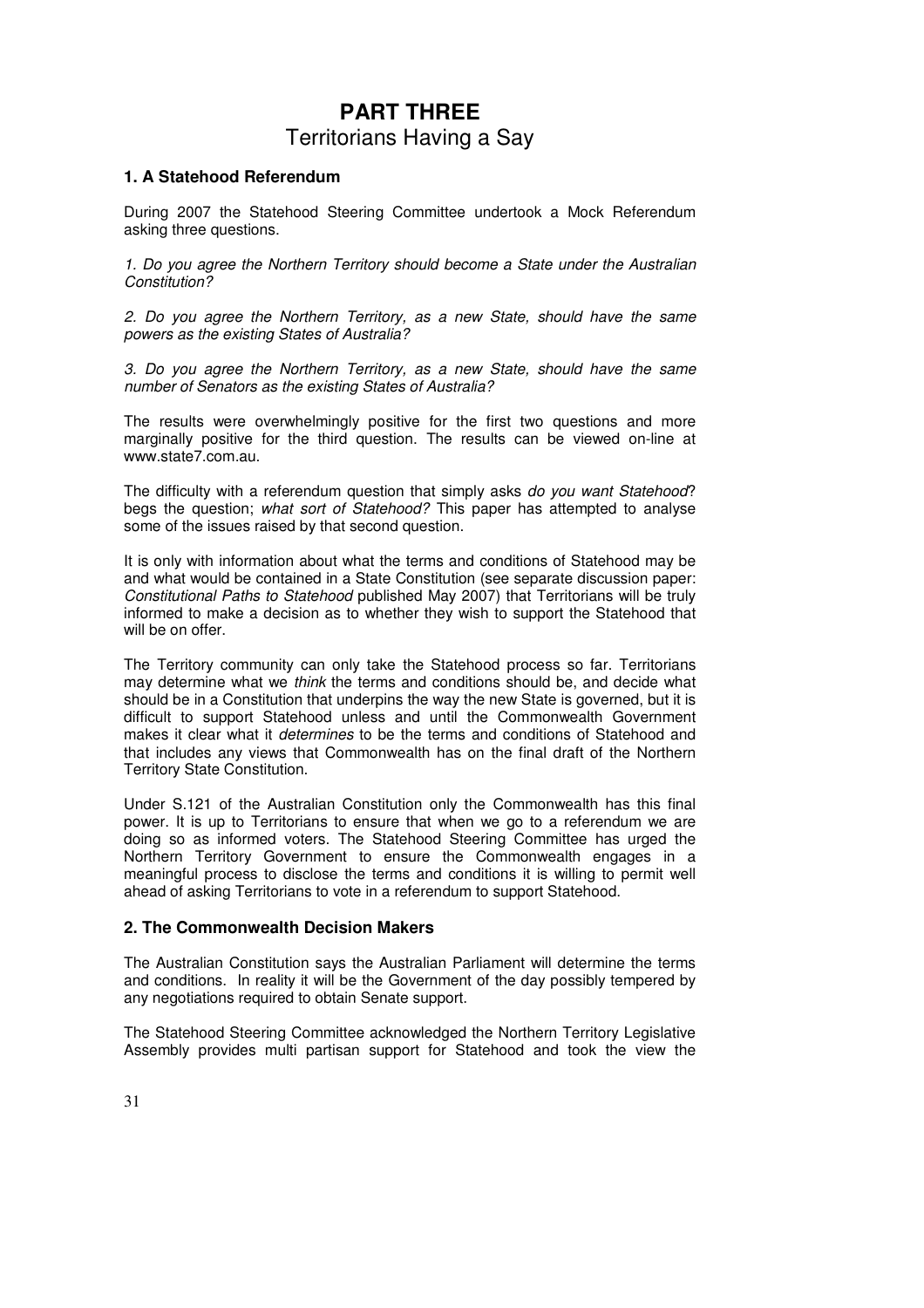Commonwealth Parliament should come to the same position on the overall move toward Statehood and reach consensus positions on any of the individual terms and conditions issues in order to ensure a smooth passage through the Parliament so a new State is admitted with overwhelming Commonwealth support.

### **3. The Existing States**

Australia has six original states. They were formed from the original colonies coming together in 1901 and have existed in a more or less harmonious federal relationship ever since. According to the Forum of Federations and Associate Professor Anne Twomey<sup>55</sup> approximately 40% of the world's population live in a federal system of government.

When the Northern Territory eventually becomes a State it is likely to be the first new State admitted or created in Australia's history. Apart from the granting of limited self Government, this will be a very significant constitutional move and even internationally there are few examples for the Territory to follow<sup>56</sup>.

### **4. A Cooperative (COAG) Process**

The Council of Australian Governments (COAG) meets at least annually to discuss matters of national importance and is made up of the leaders of the States and Territories as well as the Prime Minister.

COAG has a role to play in advancing Statehood. COAG is the place where the jurisdictions must agree to the final terms and conditions to ensure all concerns about Territory Statehood are dealt with ahead of time, well before a referendum is held in the Northern Territory we need to know the attitude of all COAG members. While there has been in-principle support expressed in the past, a more formal engagement is required.

### **5. Territorians' Views**

Statehood is up to us – What limits or conditions if any should the Commonwealth place on Statehood for the Northern Territory? Tell your local Member of the Legislative Assembly or Member of the House of Representatives or Senator and nominate to be a candidate for election to the 2011 Constitutional Convention.

**More information at www.ntstate7.com.au or Ph 1800 237 909** 

<sup>-</sup><sup>55</sup> Op Cit see www apo.org.au 26/04/07

<sup>&</sup>lt;sup>56</sup> Notwithstanding the examples of the admission of Alaska and Hawaii in the United States, however these were almost 50 years ago now. Creation of Nation States such as East Timor seeking independence from another nation is very different.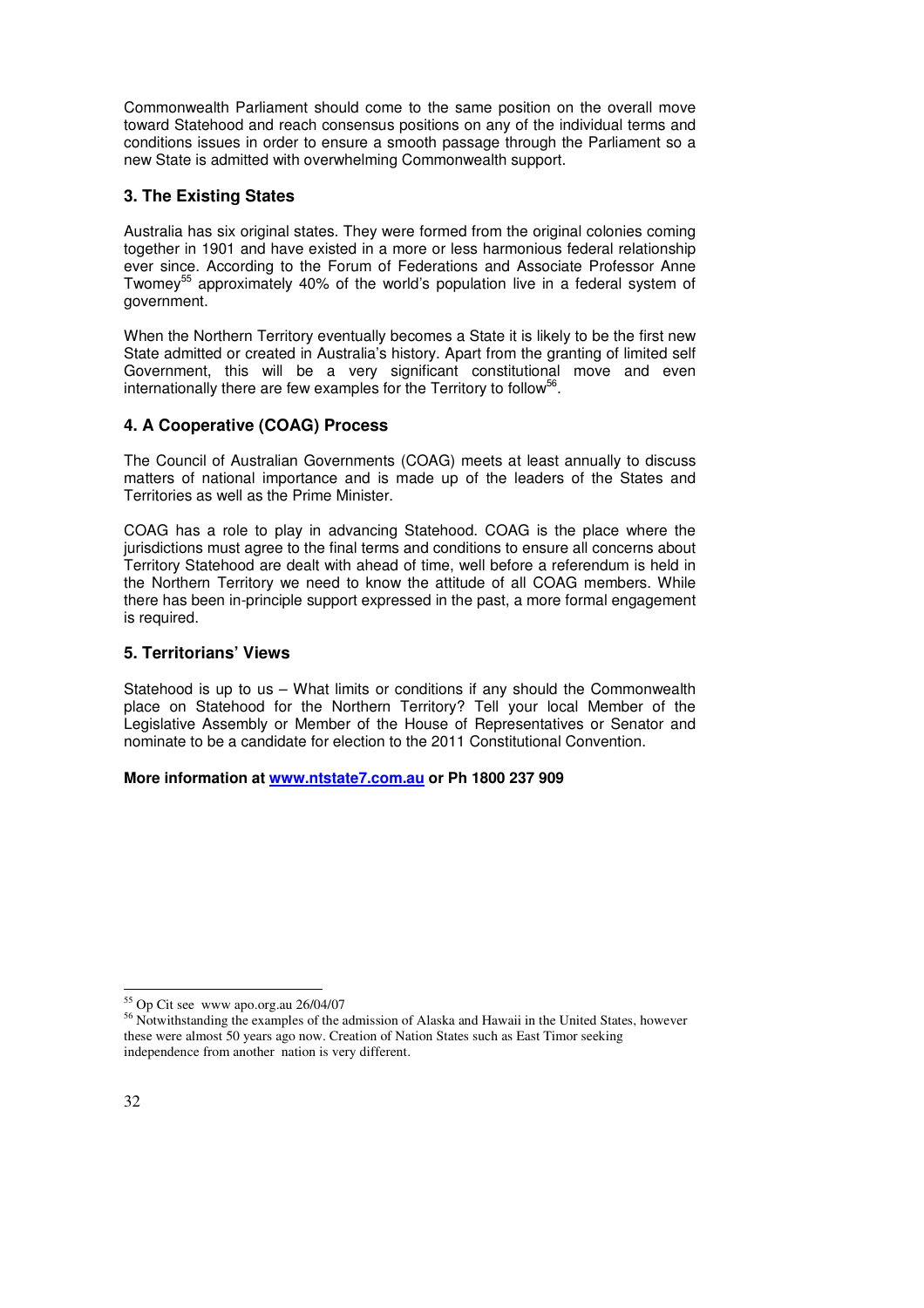### **ANNEXURE 1**

### **The Northern Territory Self Government Act gives Territory Ministers executive power as follows**

Remuneration, allowances and other entitlements in respect of services of members of the Legislative Assembly, members of the Executive Council and Ministers of the Territory, including matters in respect of which enactments may be made under s54 of the Act

Territory insurance

Territory banking

Taxation, including stamp duty

Provision of rural, industrial and home finance credit and assistance

The Public Service of the Territory

Courts (including the procedures of the courts and the remuneration of the judiciary but not including the construction, at Alice Springs, of buildings for use by superior courts)

Legal aid

Maintenance of law and order and the administration of justice

Correctional services

Police

Private law

The legal profession

Administration of estates and trusts

Civil liberties

Inquiries and administrative reviews (including matters relating to a Territory ombudsman)

Markets and marketing

Corporate affairs

Marketable securities

Consumer affairs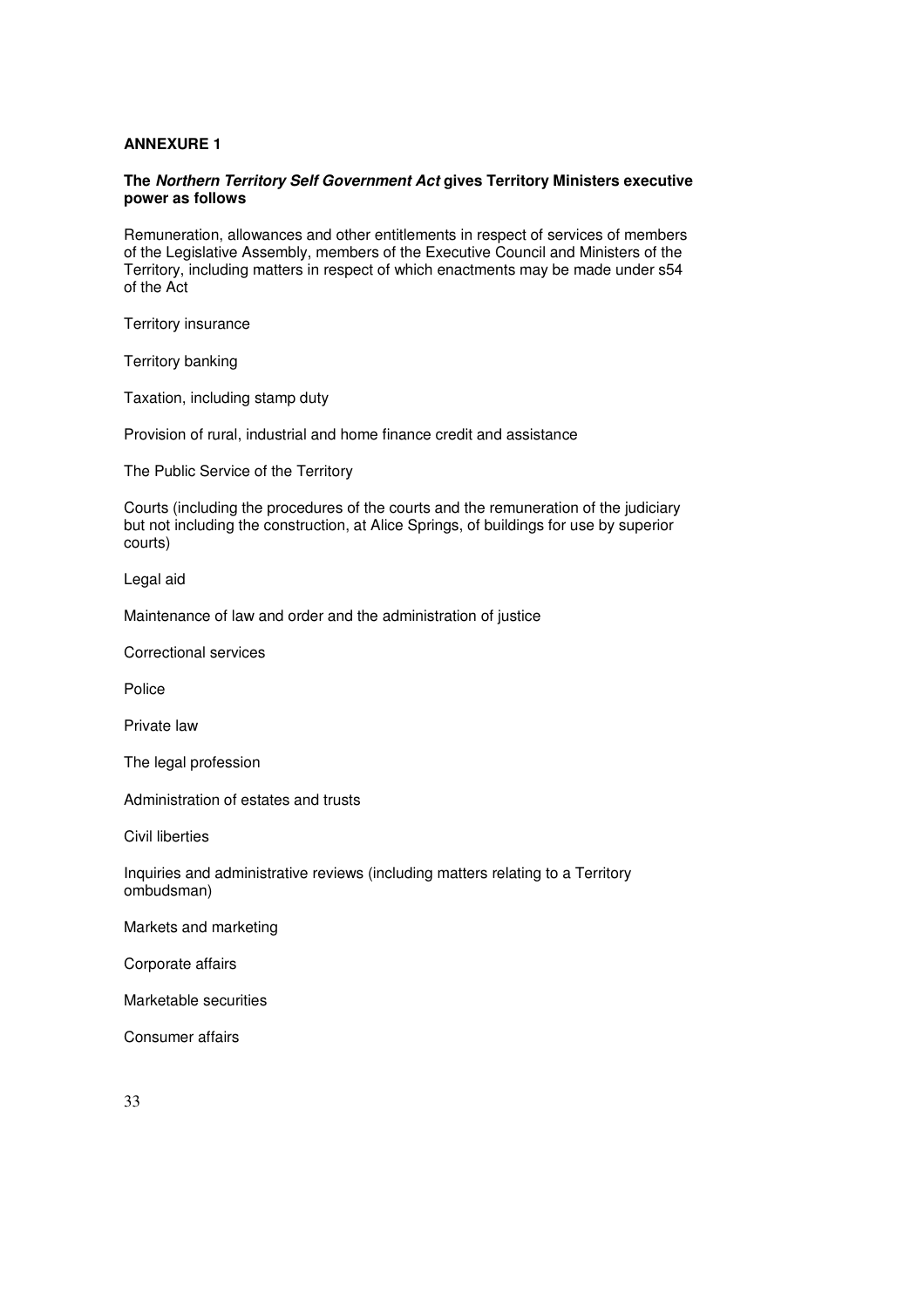Sales and leases of goods, supply of services, and security interests in or over goods

Prices and rent control

Industry (including forestry, fisheries, pastoral, agricultural, building and manufacturing)

Regulation of businesses and professions

Tourism

Printing and publishing

Labour relations (including training and apprenticeship and workers' compensation and compulsory insurance or indemnity therefor)

Industrial safety

Mining and minerals (including gases and hydrocarbon fuels)

Land, public and private (including internal waters)

Land use, planning and development

Civil aviation within the Territory

Surface transport regulation (including traffic control, carriers, railways, roads and bridges, vehicle registration and compulsory third party insurance, driver licensing and railway and road safety)

Ports and harbours

Marine navigation

Environment protection and conservation (including parks, reserves and gardens and preservation of historical objects and areas)

Flora and fauna

Fire prevention and control

Water resources

Energy planning and regulation

Public utilities

Public works

Registration of land titles, instruments, and births, deaths and marriages

Local government

34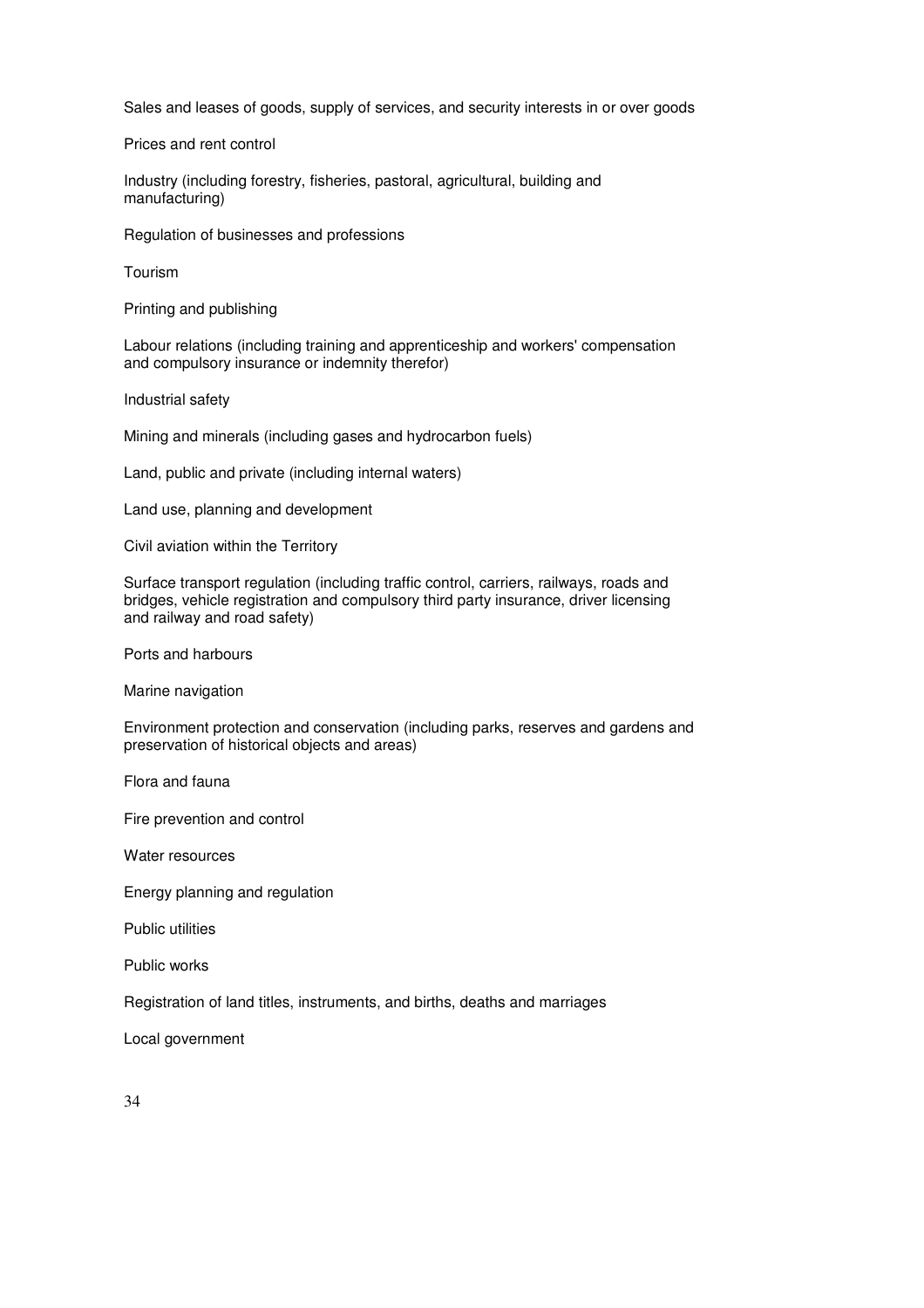Housing

Public health

Education

Territory archives

Child, family and social welfare

Museums, libraries and art galleries

Scientific research

Recreation, entertainment and sport

Community, cultural and ethnic affairs

Lotteries, betting and gaming

Liquor

Firearms, explosives and hazardous and dangerous substances

Civil defence and emergency services

Censorship

(2)

Subject to subregulation (6), a matter specified in subregulation (1) shall not be construed as including or relating to:

(a)

the mining of uranium or other prescribed substances within the meaning of the Atomic Energy Act 1953 and regulations under that Act as in force from time to time; or

(b)

rights in respect of Aboriginal Land under the Aboriginal Land Rights (Northern Territory) Act 1976 .

(3)

Subject to subregulations (2) and (4), the inclusion of any matter in subregulation (1) (whether with another matter or as a separate matter) does not derogate from or affect the generality of any other matter specified in that subregulation.

(4)

A matter specified in subregulation (1) shall be construed subject to the provisions of this regulation, the Act and any other Act and regulations under another Act in force in the Territory, and so as not to be inconsistent with those provisions, to the intent that, where such a matter would, but for this subregulation, have been construed as being so inconsistent, it shall nevertheless be a matter for executive authority under section 35 of the Act to the extent to which it is not so inconsistent.

(5)